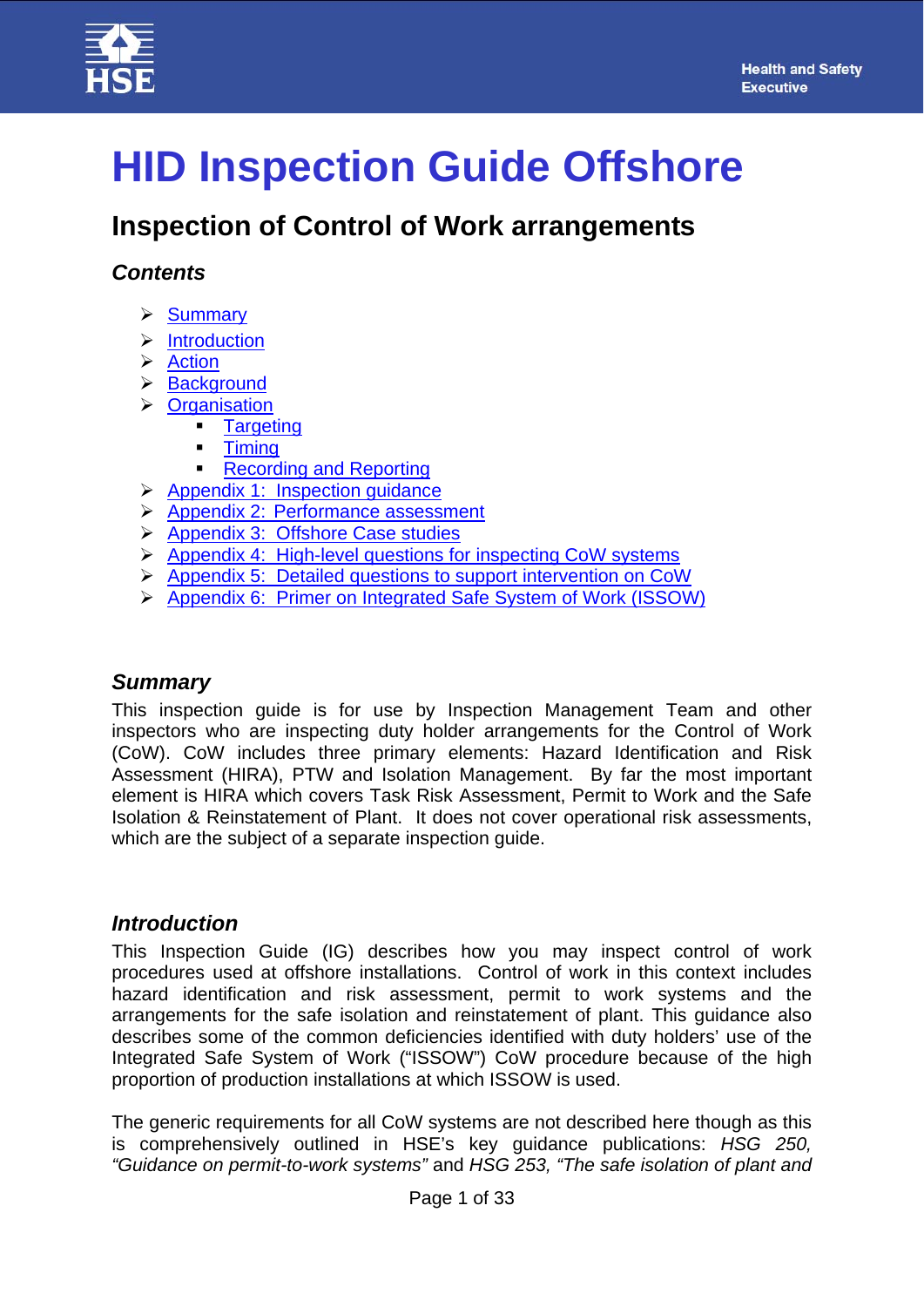*equipment".* Duty holders may use any form of CoW procedure, as long as in so doing they comply with the key relevant statutory provisions.

This guide is not exhaustive, but covers a range of issues and circumstances. It is not envisaged that you will explore every aspect covered, but rather, will exercise your judgment to direct the intervention and gather sufficient information to determine adequacy of the relevant SMS aspect.

# <span id="page-1-0"></span>*Action*

The aim of this Inspection Guide (IG) is to provide information and guidance to offshore inspectors to support the delivery of consistent and effective offshore CoW interventions. It does this by highlighting key areas essential to an effective CoW process, so that these can be covered during inspections, providing a framework for inspectors to judge compliance, assign performance ratings, and decide what enforcement action to take should they find legislative breaches. In doing so, it complements HSE's [Enforcement Policy Statement](http://www.hse.gov.uk/enforce/enforcepolicy.htm) (EPS) and [Enforcement](http://www.hse.gov.uk/enforce/emm.pdf)  [Management Model](http://www.hse.gov.uk/enforce/emm.pdf) **L** (EMM).

Success criteria (fundamental requirements) are listed under the inspection topics (see appendix 2); these cover the key issues that inspectors should consider when carrying-out inspections against each core intervention issue. In some instances, not all of the success criteria will apply so inspectors should make a judgement regarding which of these are relevant in each case. If the relevant success criteria cannot be met, inspectors should assess how serious the consequences of failure to comply could be. This will inform their decision making in terms of the performance ratings that they assign and the enforcement action they take (if any) based on the findings of the inspection.

Inspection of this topic contributes to HSE's Offshore Strategy for avoiding catastrophe, which requires duty holder CoW procedures to be sufficiently effective to manage the risk of hydrocarbon releases. This guidance indicates how you should assess the effectiveness of duty holder CoW arrangements for managing the risk of HCRs and other hazardous activities, such as confined space entry, work at height, pressure testing.

*HSG 250, "Guidance on permit-to-work systems"* and *HSG 253, "The safe isolation of plant and equipment"* provide detailed descriptions of the elements of suitable & sufficient PTW/SIRP systems, how they should be operated and how duty holders should monitor, audit and review their systems/procedures.

You should use these as the basis for inspecting the effectiveness of duty holders' PTW and SIRP systems. Most established duty holders have systems that are compatible with those described in these two publications. Inspectors will have to inspect how duty holders operate their systems so that they can form an opinion as to whether they are actually followed, and if the hazards identified and the risk controls provided are suitable and sufficient.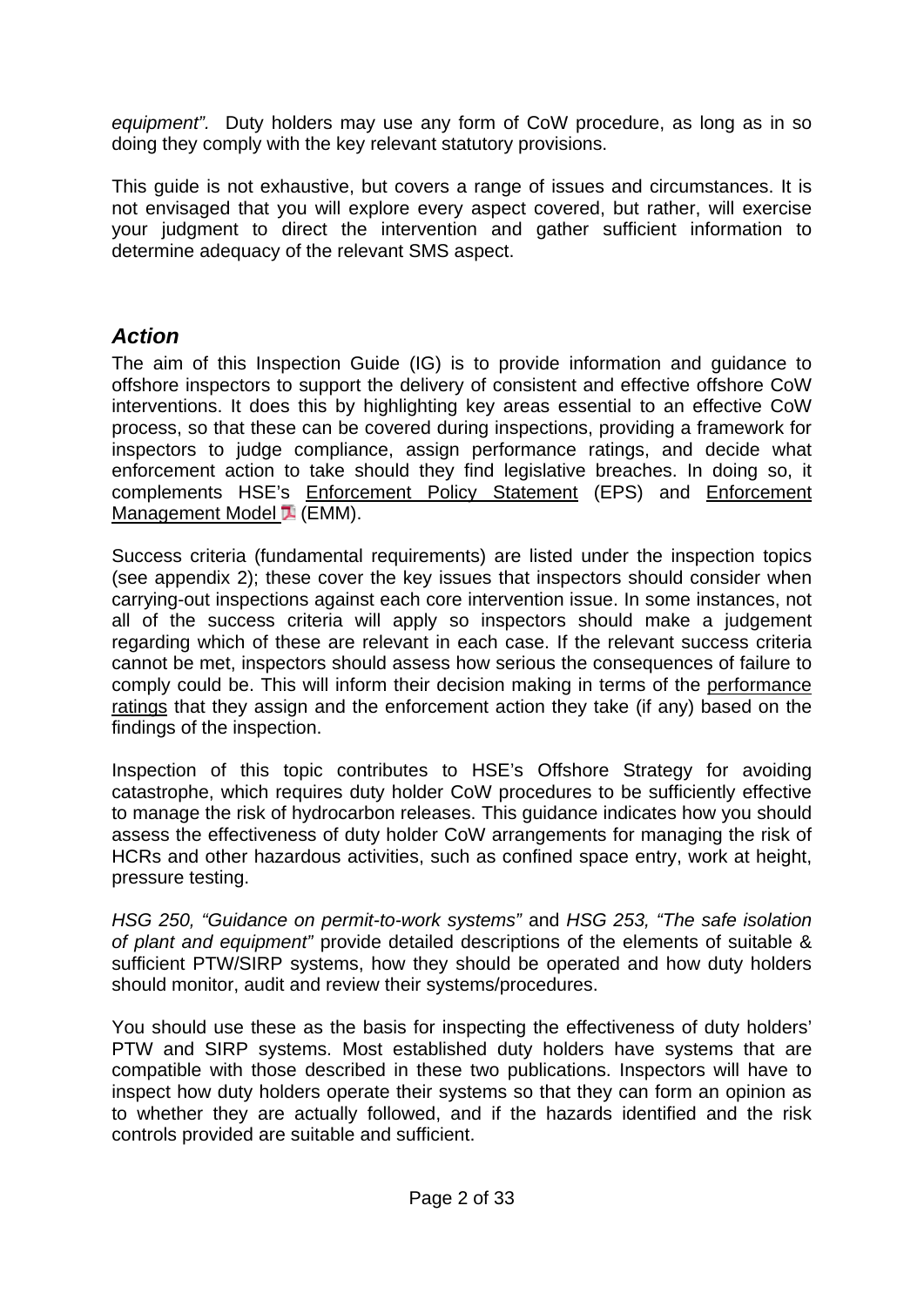Effective inspection of CoW systems requires a systematic check on whether duty holders are actually following their own procedures. This involves inspecting the whole CoW system, from how the duty holder decides which work has to be undertaken under a permit, through to the suitability of the risk control measures identified. To do this you should develop an understanding of the duty holders' CoW systems and check that they are compatible with HSG 250 & HSG 253, or an equivalent standard.

You should then check how the systems are used in practice. This should include a check of whether the system is followed and of how effective this is in identifying and implementing the relevant risk control measures. As most PTW and SIRP procedures tend to be broadly compatible with HSGs 250 & 253, the key regulatory objective is to identify whether there are systematic failings in following the procedures, or in identifying and implementing risk control measures and to take appropriate action to ensure that any failings are rectified.

IMT inspectors should undertake such interventions themselves, but sometimes they may need to seek assistance from topic specialists where an additional opinion on the suitability of technical the risk controls is required.

# <span id="page-2-0"></span>*Background*

Instructions or procedures are adequate for most work activities, but some require extra care. A 'permit to work' is a more formal system stating exactly what work is to be done, where, and when. A responsible person should assess the work and check safety at each stage. The people doing the job sign the permit to show that they understand the risks and precautions necessary.

Permits are effectively a means of communication between site management, plant supervisors and operators, and those who carry out the work. Examples of high-risk jobs where a written permit to work procedure may need to be used include hot work such as welding, vessel entry, cutting into pipe-work carrying hazardous substances, and work that requires electrical or mechanical isolation. It is also a means of coordinating different work activities to avoid conflicts.

It should be emphasised that a permit to work is not a replacement for robust risk assessment, but can help bring the risk assessment 'to life', at the sharp end, where it matters.

A formal definition of a PTW system is:

"*A method which ensures that all foreseeable hazards of high hazard operational and maintenance activities are identified and appropriate precautions specified to eliminate the hazards or control the risks. Details of the hazards and precautions are effectively communicated to all involved in the work, thereby safeguarding their health and safety*".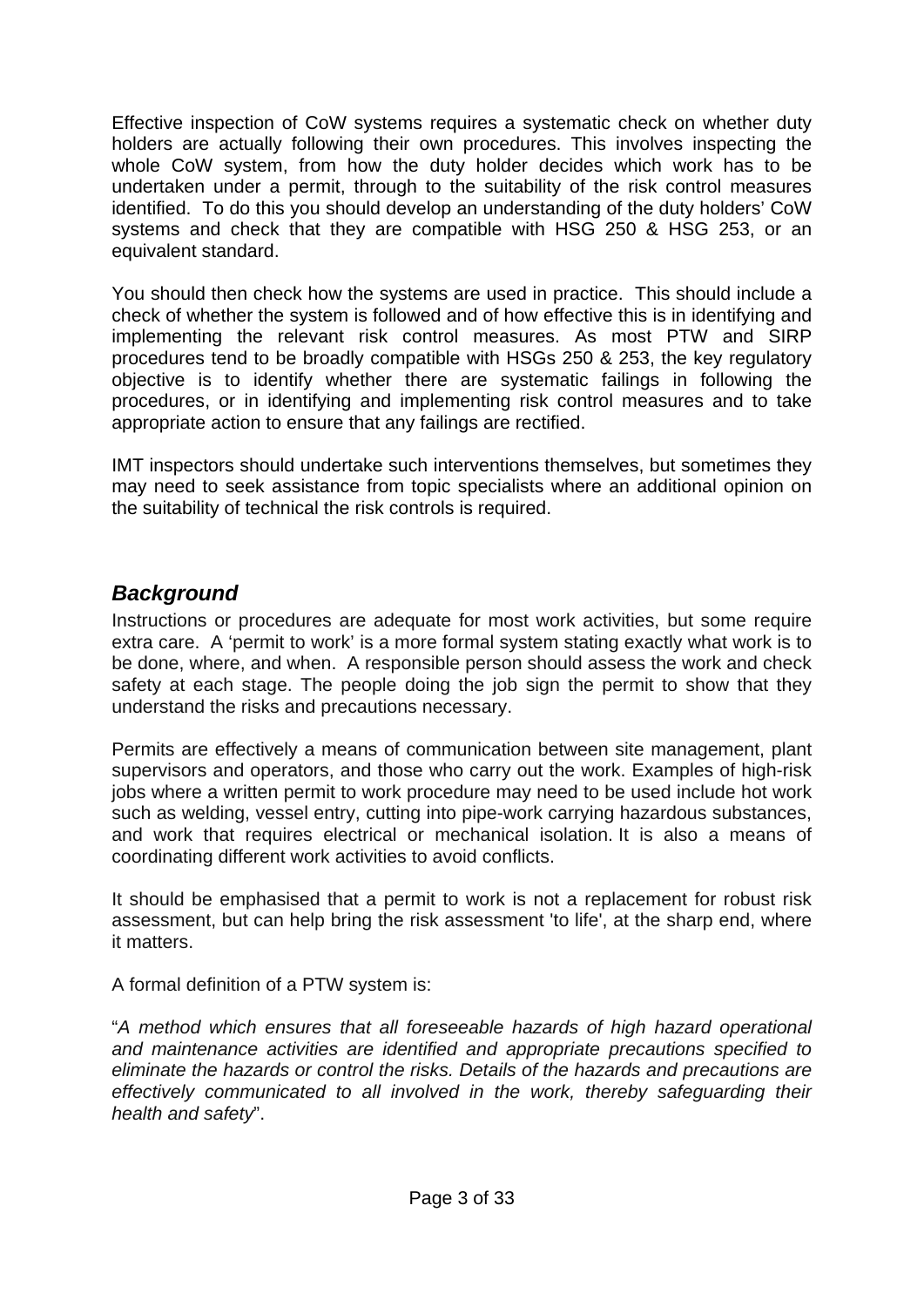HSE studies showed that a third of all accidents in the UK chemical industry were maintenance related and that the single largest cause was a lack of, or deficiency in, PTW systems.

CoW systems are an essential element of an offshore duty holder's safety management system. The duty holder must have a system of hazard identification and risk assessment as well as written permits for any work in circumstances where the nature and scale of the risk arising from the work to be carried out demands a stringent system of control. Risk assessments undertaken under regulation 3 of MHSWR should enable the duty holder to identify when the system should be used and what the suitable and sufficient risk control measures should be. Once identified, the duty holder must ensure that no such work is carried out unless a competent person has issued a permit, and that the work is carried out in accordance with the terms of the permit and the risk assessment supporting it.

Many duty holders have integrated their Safe Isolation and Reinstatement of Plant (SIRP) procedures into their CoW system to produce an overarching "Control of Work" procedure.

Common failures in CoW systems are a failure to follow the PTW or SIRPs procedures, risk assessments that are not suitable and sufficient to identify the risks, and/or the control measures and a combination of the two.

Effective CoW procedures have well understood characteristics and methods of operation. The inspection checklists in HSGs 250 & 253 (appendices 5 & 6) can be used to benchmark duty holders. This guide outlines some approaches to inspecting the efficacy of arrangements that are in place and are based on those that have been used for enforcement and other regulatory work. SIRP procedures are a key aspect of PFEER regulation 9 compliance due to the importance of CoW in the preparation and undertaking of breaking containment of plant and equipment of hydrocarbon duty. Any failure of the SIRP procedures to identify the correct isolation & reinstatement requirements for a given task may also represent non-compliance with PFEER regulation 9.

The purpose of this guidance is to assist you in checking the suitability of duty holders' CoW procedures and particularly that these procedures are actually being followed.

# **Key principles in PTW systems**

- 1. The issue of a permit itself does not make a job safe.
- 2. PTW systems are about communicating all relevant information (including hazards, controls, roles and responsibilities) to all personnel involved.
- 3. There are pros and cons of paper versus electronic systems; do not assume that an electronic system is more effective than a paper-based system.
- 4. If there are a number of permits, they should be displayed at an appropriate location, in a systematic arrangement that enables staff to check which equipment is e.g. isolated or undergoing maintenance.
- 5. All users in the PTW system should be trained to a level appropriate to their role in the system.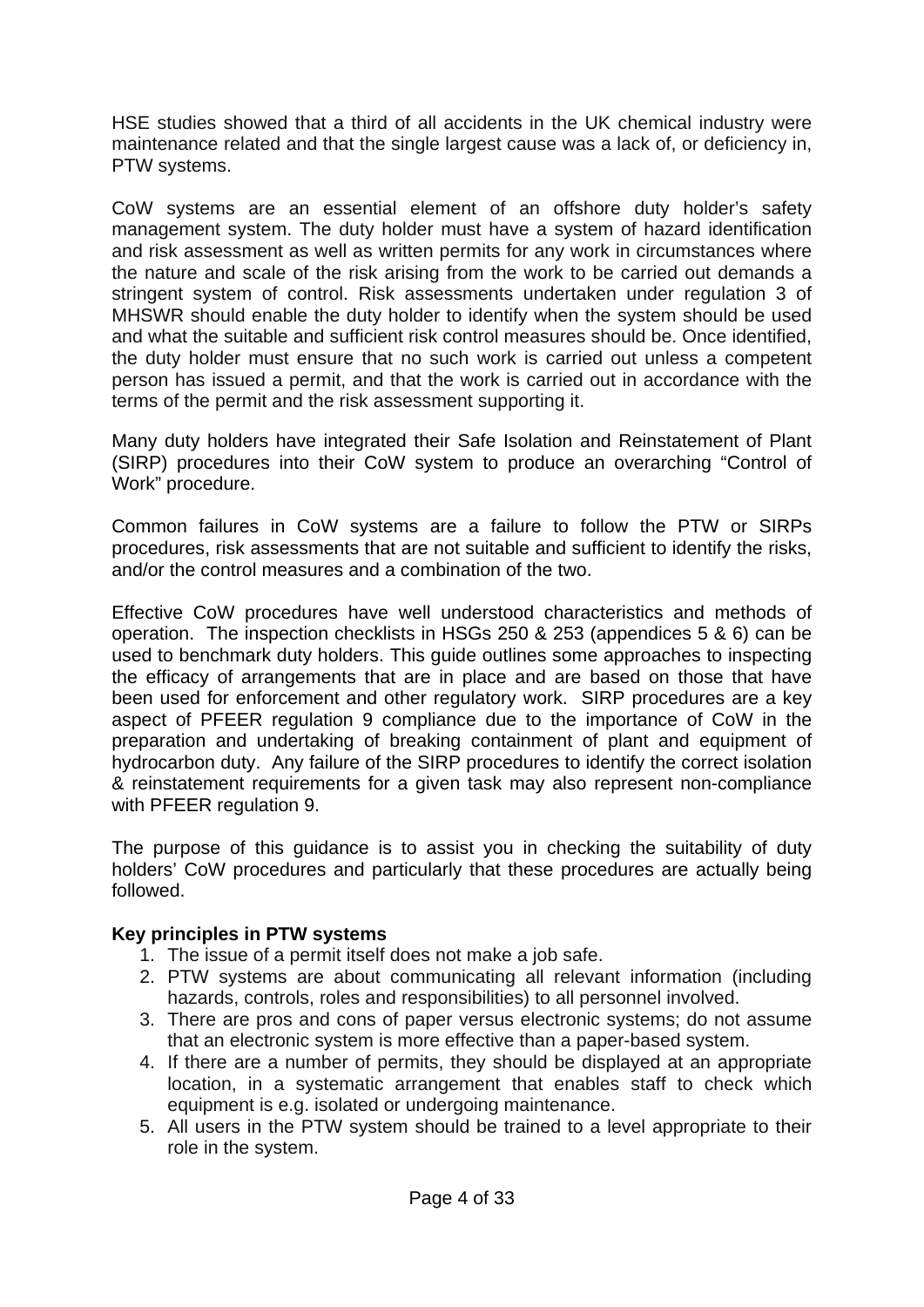- 6. Links between related permits should be clear, consider simultaneous tasks and interdependent activities.
- 7. The system must be able to maintain safety if work continues over a shift change.

# <span id="page-4-0"></span>*Organisation*

# <span id="page-4-1"></span>**Targeting**

Inspections should be carried-out in accordance with ED duty holder intervention plans.

# <span id="page-4-2"></span>**Timing**

Inspectors should undertake CoW inspections as part of the agreed ED Offshore Intervention Plan; when intelligence indicates intervention is necessary, or as part of an investigation following an incident.

# **Resources**

Resource for the undertaking of CoW interventions will be agreed as part of the ED Offshore Work Plan or by agreement between discipline specialist team-leaders and inspection management team-leaders, as appropriate.

# <span id="page-4-3"></span>**Recording & Reporting**

The duty holder performance ratings should be entered on the Inspection Rating Form (IRF) tab of the relevant installation Intervention Plan Service Order. Findings should be recorded in the normal post inspection report and letter.

# *Further References*

- 1. <http://www.hse.gov.uk/pubns/books/hsg250.htm>Key guidance in this area, applicable to all industries where permit-to-work systems are used. This includes a checklist for the assessment of systems.
- 2. [http://www.stepchangeinsafety.net/knowledgecentre/publications/publication.c](http://www.stepchangeinsafety.net/knowledgecentre/publications/publication.cfm/publicationid/31) [fm/publicationid/31](http://www.stepchangeinsafety.net/knowledgecentre/publications/publication.cfm/publicationid/31) Step Change's PTW pocket-card.
- 3. [http://www.ogp.org.uk/publications/safety-committee/guidelines-on-permit-to](http://www.ogp.org.uk/publications/safety-committee/guidelines-on-permit-to-work-systems/)[work-systems/](http://www.ogp.org.uk/publications/safety-committee/guidelines-on-permit-to-work-systems/) This guide gives a basic understanding of the Permit to Work (PTW) system in the E&P industry. The guide provides a full definition, discusses when the systems are applicable and where the principal responsibilities lie, suggests an appropriate form for the certificate and outlines the training and competence required for key personnel. It stresses the need for effective communication within the PTW system and for regular verification and monitoring of the system. Extensive guidelines on the preparation of a PTW system, the process of using the system and the completion of a permit are provided, as well as an inspection check-list, a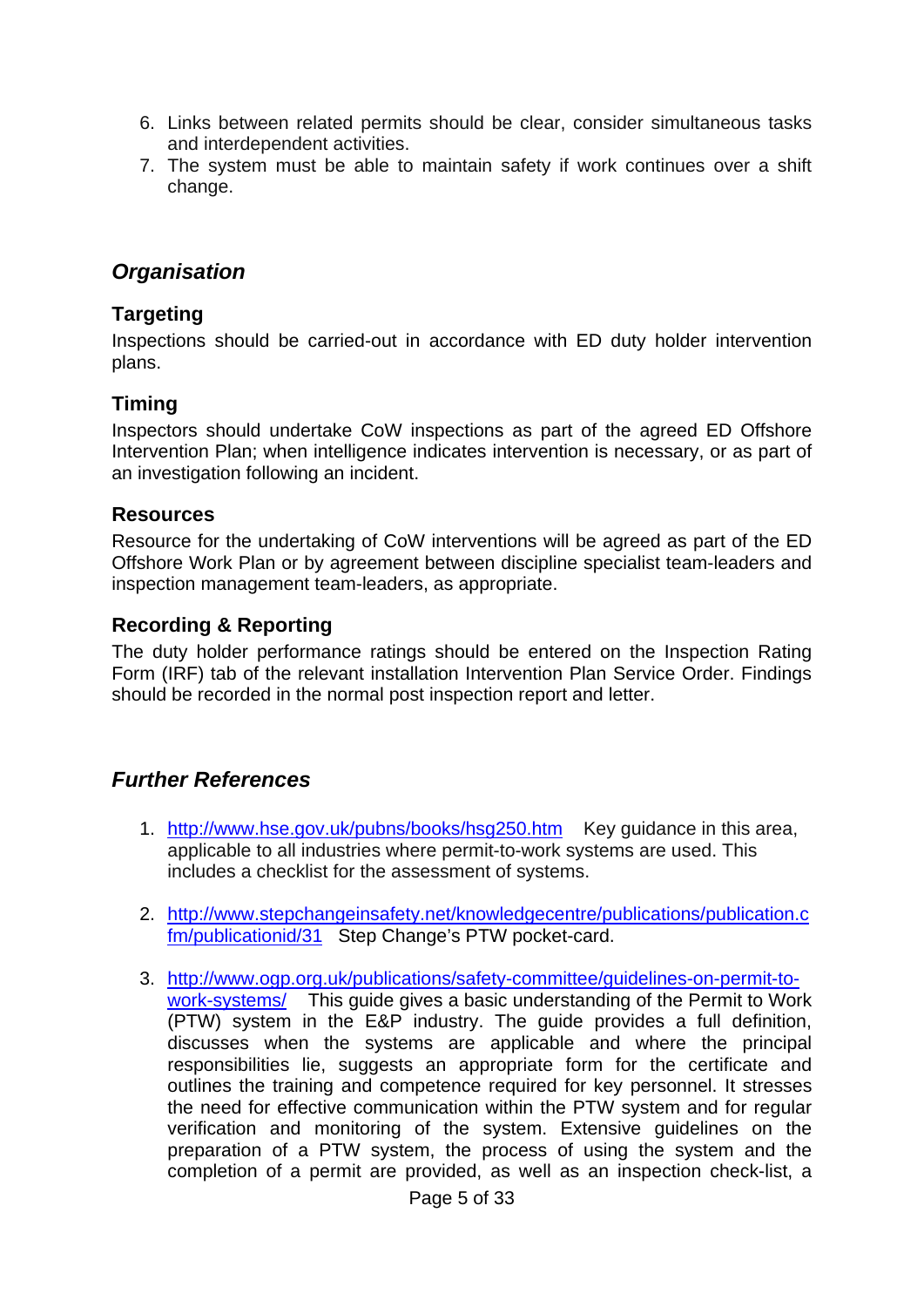check-list for the review of PTW systems and a sample check-list of potential hazards.

4. <http://www.hse.gov.uk/humanfactors/topics/ptw.htm>- HSE's microsite for human factors; page on PTW systems.

# *Contacts*

ED Offshore: ED1.2 specialist inspectors

# *Appendices*

- [Appendix 1: Inspection Guidance](#page-6-0)
- [Appendix 2: Performance Assessment](#page-12-0)
- [Appendix 3: Offshore Case Studies](#page-15-0)
- [Appendix 4: High-level questions for inspecting CoW systems](#page-21-0)
- [Appendix 5: Detailed questions to support and intervention on CoW](#page-22-0)
- [Appendix 6: Primer on Integrated Safe System of Work \("ISSOW"\)](#page-28-0)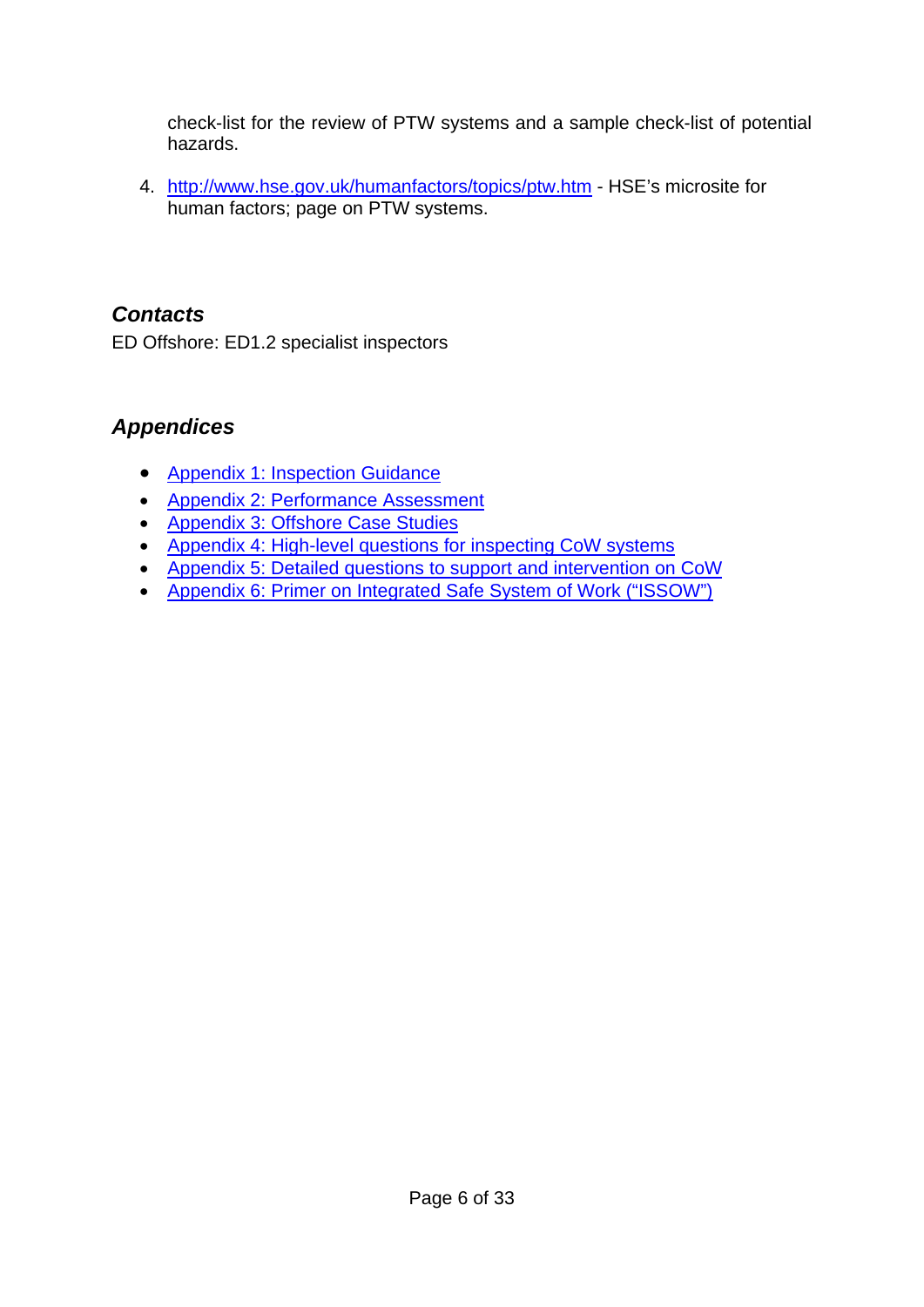# <span id="page-6-0"></span>**Appendix 1: Inspection Guidance**

You should have an effective working knowledge of HSG 250 and HSG 253 before planning CoW inspections.

# **Suitability of the Procedures**

The key reason for you to consider the suitability of the procedures is to enable you to gain an understanding of how the CoW should be used to control risks. You should request copies of the duty holder's CoW system, including hazard identification and risk assessment, PTW and SIRPs procedures, prior to the offshore phase of the inspection and develop an understanding of the procedures including the specific terminology.

Both HSG 250 & 253 describe the essential components and operational principles of PTW and SIRPS procedures respectively. If a duty holder's PTW or SIRP procedure does not substantially cover the essential elements as described in this guidance then it is unlikely to enable compliance with MAR regulation10 or MHSW regulations 3 & 5.

### **Inspection in Practice**

PTW systems may be described in the safety case; or you may have obtained a detailed PTW Procedure from the duty holder. A PTW system cannot be inspected on the basis of these paper documents – the key is to inspect how the system is implemented in practice. A suggested inspection plan is provided below, although you may modify this according to your experience or duty holder specifics. Further questions and inspection points are provided later in this guidance.

- 1. Briefly review the PTW written procedure in order to understand the format of the system; key roles and responsibilities etc.
	- a. Are roles and responsibilities listed? You can test these later.
- 2. Meet the PTW Co-ordinator (or PTW Controller) in their office in order to talk through the system; how they manage it (their training?), and talk you through a sample of recent or live permits;
- 3. If you have time, you may wish to undertake a short Permit users course offshore – this will help you to understand their system, and may give you authorisation and access to search an electronic PTW system; enabling you to browse recent Permits;
	- a. How many are live?
	- b. Did the same person sign-off many permits, and could they have visited the workplace?
	- c. Are they completed consistently?
	- d. Are there suitable controls for all hazards identified?
	- e. Are related documents (such as isolations) attached?
- 4. If you have time, follow a Permit through the complete system, from start to finish.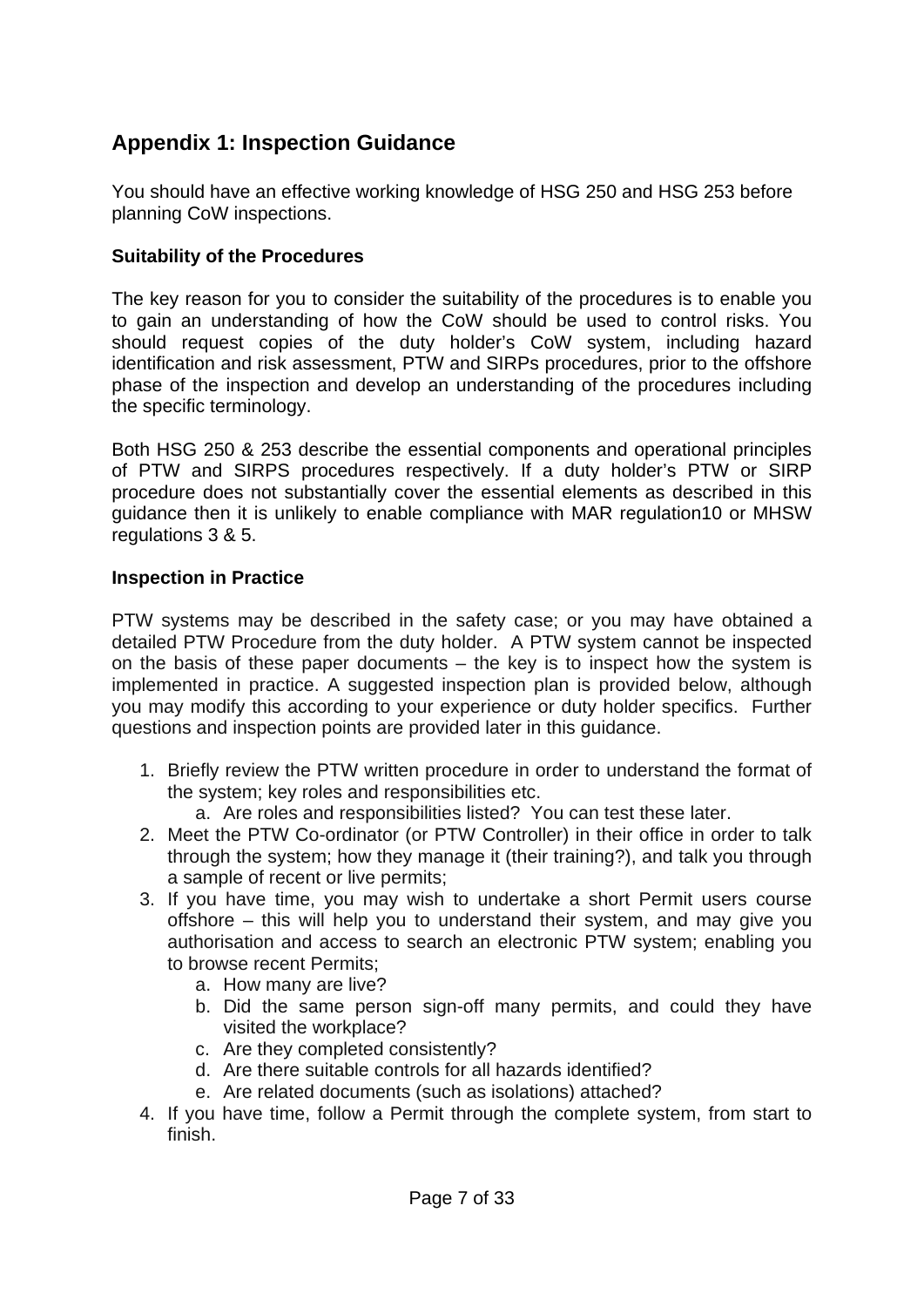- 5. Take a live permit and associated documents (risk assessment, isolation certificates, Toolbox Talk etc.) to the workplace and talk to those undertaking the work:
	- a. Are all of the hazards present at the workplace identified on the Permit (or on associated risk assessments)?
	- b. Are the controls listed on the Permit in use?
	- c. Do the hazards listed include precursors to major hazards?
	- d. How could the work impact on the performance of an asset integrity barrier or SCE - and is this considered on the Permit/risk assessment?
	- e. Are personnel familiar with the hazards and controls?
	- f. Has anything changed since the Permit was issued?
	- g. Is anyone present that isn't listed on the Permit and vice versa?
	- h. Have any isolations been undertaken as planned?
	- i. If there are interactions with other ongoing work and is the team aware?
- 6. If possible, attend a Toolbox Talk, when the Permit and the work is discussed by the work team;
- 7. Attend a Permit meeting where relevant parties (usually OIM and Heads of Departments) discuss several Permits in the process of being authorised;
- 8. Attend a shift handover meeting where the Permits are discussed.

# **Links to other SMS topics**

Interventions on the PTW system may be linked to other SMS topics, including: communications (especially handovers); competence; procedures; supervision; control of contractors; KPIs; and audit/review.

# **Links to topic specialists**

If reviewing particular Permits in detail, you should consider involving the relevant topic specialist (mechanical, electrical, process safety etc). Relevant Human & Organisational (HOF) topics include usability, safety culture, human failures (particularly maintenance failures), identification of plant and equipment, workload, and risk perception – seek HOF topic specialists for further advice and support, if appropriate.

Having understood the duty holder's Risk Assessment/PTW/SIRP procedure you need to be able to decide if it is being complied with. Compliance relates to all aspects of the procedures, including arrangements for demonstrating the competence of those workers with roles in using the procedure.

A manageable number of HIRAs, PTWs or isolations should be chosen for inspection - probably no more than three. Ideally, you should attend the daily "work planning meeting", at which members of the offshore management discuss the day's work activities. The quality of the discussion, in terms of identifying suitable risk controls, and possible adverse interactions of different work activities in the context of other planned operations is often a good indicator of effective CoW.

Effective work planning meetings should involve meaningful discussion of risk controls, ideally with query or challenge if the controls identified are vague or insufficient. It is likely that you might be expected to comment on permits under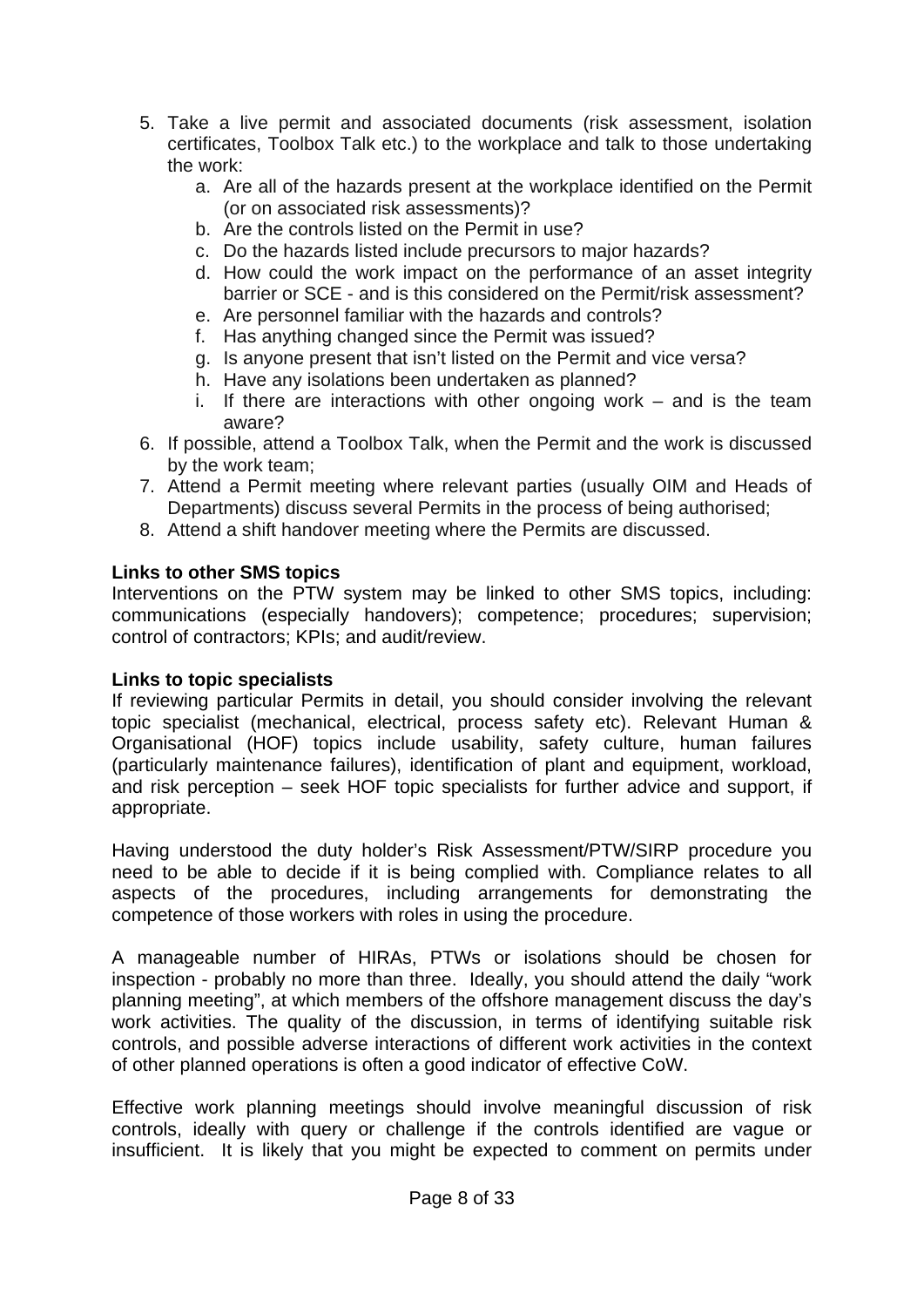discussion and this would be an ideal time for you to question what might appear to be inadequate risk controls.

Once you have chosen HIRAs, PTWs or isolations for inspection you should spend time with one of the CoW authorities (eg relevant area authority) to discuss the hazard that the HIRA / permit / isolation is intended to control. The duty holder's personnel should be able to explain this and how the each CoW element provides the risk control.

On visiting the worksite where the PTW is being used, you should ask a member of the crew using the permit, eg performing authority or another member of the party, to explain their understanding of what could go wrong with the work being undertaken and how the PTW is being used to control the risk. Those undertaking the work should be able to describe the worst thing that could go wrong with the work, who would be affected and how. They should be able to explain how and why the risk controls identified in the HIRA/permit/isolation will prevent the worst from happening. This could be single or multiple fatalities depending upon the work activity.

This preparation and site discussion should help to determine whether the CoW procedures have been followed and if the risk controls in place are suitable and sufficient (PTW), or compliant with the duty holder's procedures for isolations.

#### **Tools for structuring inspection of permit-to-work systems**

The HID Inspection Manual describes the key characteristics of PTW systems and includes checklists based on HSG65/POPMAR that inspectors can use when inspecting PTW <http://www.hse.gov.uk/foi/internalops/hid/manuals/pmenf05.pdf>. Although the Inspection Manual is intended for use by inspectors, it is an open document and so may be used by duty holders when monitoring and reviewing their PTW and other risk control systems. This checklist is comparable, but more detailed, than that contained in HSG250.

Appendices 5 & 6 comprise question sets to use when inspecting CoW arrangements. Using these questions should be sufficient to help form an opinion on compliance.

You should avoid recording "yes" or "no" answers to all the questions. Instead, you should focus on particular sections in detail, eg "Competence" or "Auditing", and find out how the duty holder's procedures work to manage the risk they create.

# **Focus on hazard identification and risk assessment**

A major failing of PTW systems is failing to identify correctly the hazard and how control is to be achieved. Some duty holders use hazard/risk matrices for their PTW risk assessments that are unsuitable. For example, such matrices may have as their worst-case scenario a "fatality". Since a single fatality is a foreseeable consequence of work at height, or working with electricity, it is insufficient for dealing with work that could result in multiple fatalities, such as work on hydrocarbon systems. Whether a matrix is used, or not, the hazard must be correctly identified so that the correct controls can be implemented and monitored.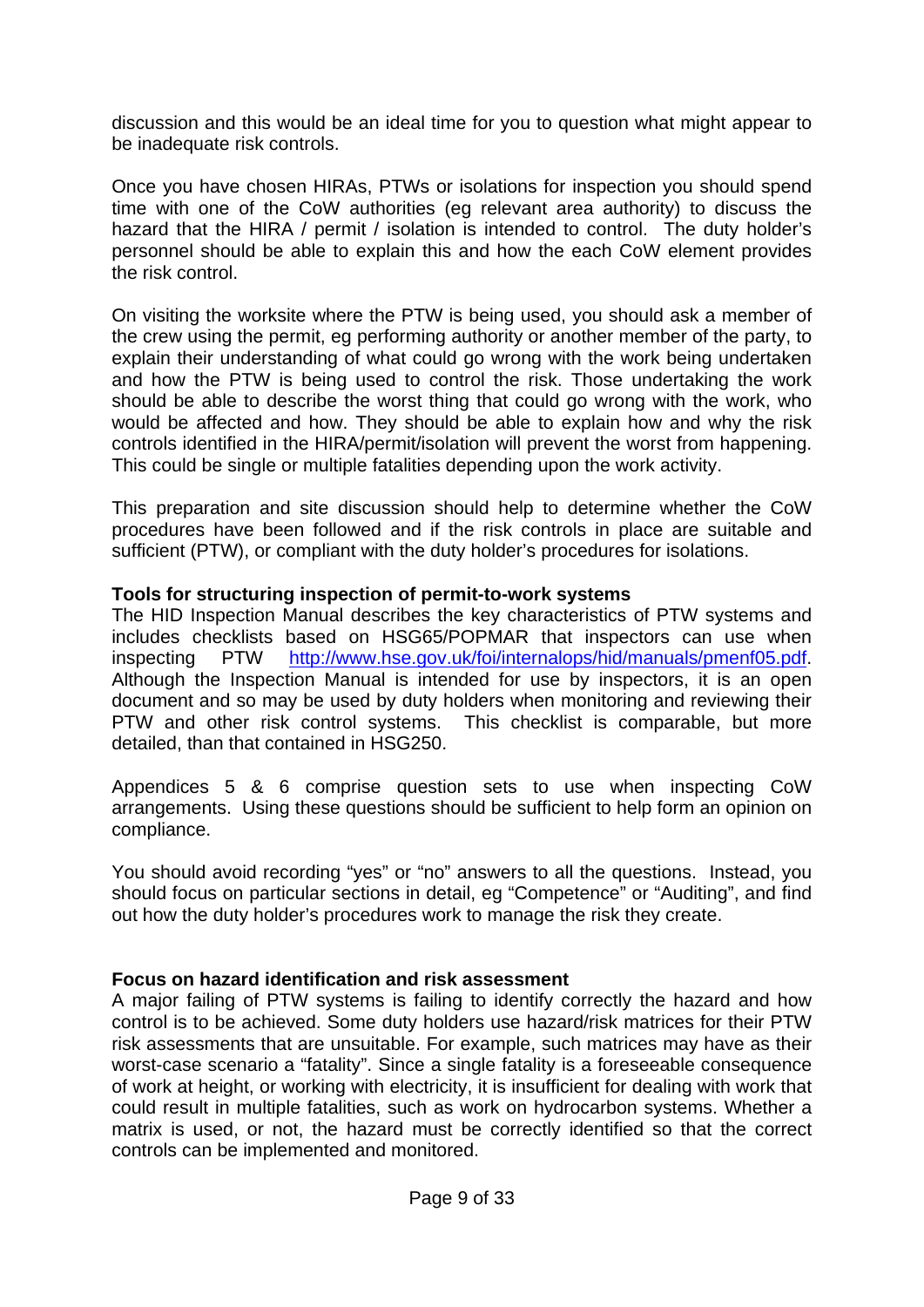For example, intrusive work on hydrocarbon systems could result in a major ignited HCR with ignition and fire or explosion. The PTW should be clear on this and also on the possibility that several people could be killed. The efficacy of the risk controls has to be appropriate for the hazard. Some permits do not focus on the key hazards and risk controls. Instead, they attempt to cover trivial hazards such as minor COSHH or noise issues that should be covered by site standards. Those undertaking work need to be able to understand that the worst thing that could happen, to them and their colleagues, and what has been done to prevent this, and what part they would play in preventing the worst from occurring.

Some PTW systems also include a likelihood or probability component for their risk matrix. Some systems are fundamentally flawed with one example indicating a range of likelihoods from <5% ("low risk") to 50% ("high risk"), which do not fit within ALARP terminology. In practice, rather than focus on likelihood, it is more effective to identify the most effective procedural or technical risk controls and make sure that they are understood and used.

### **Common issues from inspection of PTW systems**

The following are examples of issues that have been identified across several interventions on this topic. This list will be updated following further intervention experience.

- 1. The PTW system focuses on occupational safety issues at the expense of major hazard control,
- 2. Permits and associated risk assessments focus on how the person undertaking the work could be harmed; without any consideration of the harm that the person could do to the system (e.g. by introducing latent failures, such as actions that will compromise a safety defence). In other words, there is no analysis of how human actions could impact on the performance, reliability or availability of asset integrity barriers;
- 3. Permits are assessed individually without any consideration for interactions between other work in progress on site;
- 4. A lack of clarity amongst staff as to which tasks require a Permit;
- 5. The workforce see the PTW system simply as paperwork to be completed; and do not see it as an important means of ensuring safety;
- 6. A perception amongst the workforce that the PTW system is simply a tool to protect management should an incident occur;
- 7. Controls on the PTW including standing site instructions, that can be taken as given (e.g. wearing of standard PPE);
- 8. Vague controls listed on the Permit, such as "gloves", when in fact a specific type of glove was required given the materials that were to be handled.
- 9. PTW system places large burdens on the workforce (e.g. completing lengthy paperwork, or requiring numerous signatures of personnel who may not be easily accessible;
- 10. High PTW workload or other pressures on key signatories, which prevent them from checking worksite conditions or other key aspects of Permits;
- 11. The format of the written Permit does not reflect or support the Permit signatory, risk assessment or cross-referencing process;
- 12. The conditions at the workplace differ to those described on the Permit, possibly because the workplace was not visited by those generating the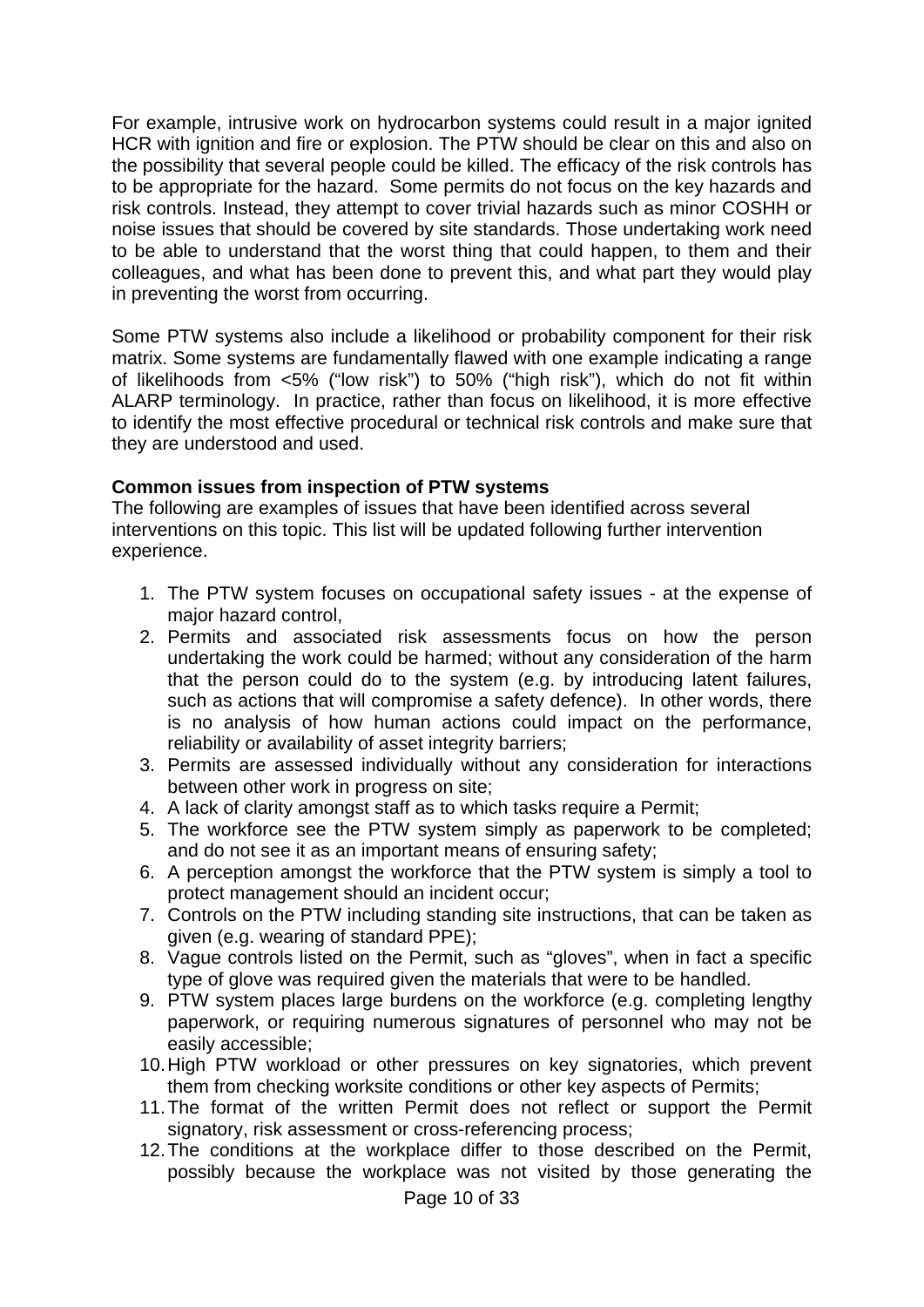Permit (usually a requirement of duty holders' procedures); or because the conditions changed;

- 13. The hazards listed on the Permit do not reflect those at the workplace;
- 14. A lack of controls listed on the Permit for hazards identified;
- 15. Contractors having a formal role in the PTW system (i.e. not just users of Permits) without receiving any relevant training;
- 16. Information on Permits simply copied from previous documentation, without a review to determine whether it is still accurate or relevant;
- 17. Insufficient time allowed on handover to discuss all ongoing or suspended permits with the oncoming personnel;
- 18. A lack of rescue plans for a confined-space entry; and
- 19. Guidance and support focussed on using the PTW software, rather than on the PTW system itself.

### **Inspection of Safe Isolation & Reinstatement of Plant**

CoW procedures, both electronic and "hard copy" often have their own compliance monitoring checklists. These checklists are usually compatible with HSG 250 & 253 guidance on monitoring but duty holder monitoring activities are sometimes of a superficial, "tick-box" nature. Many duty holders have a KPI of numbers of isolations or PTW "audited" by offshore managers. Although such "audits" are generally compliance monitoring exercises, the ability to use them to find non-compliance, good-practice and apply learning from both is crucial. It is unlikely that a tick-box approach will be sufficient to identify failure to comply with MAR regulation 10 or MHSW "risk assessment" requirements.

It is likely that most duty holders will have SIRP procedures that are compatible with the requirements described in HSG 253: [The safe isolation of plant and equipment. -](http://books.hse.gov.uk/hse/public/saleproduct.jsf?catalogueCode=9780717661718) [HSE Books](http://books.hse.gov.uk/hse/public/saleproduct.jsf?catalogueCode=9780717661718), although this should be checked as part of the inspection and enforcement considered if the procedures are not capable of providing sufficient risk control. A key deficiency is for DHs not to implement the standard of isolations that their own procedures require, and for their monitoring and audit systems not to identify such failings. Inspectors should check that DH monitoring and audit is sufficiently effective to identify non-compliances with their SIRPs procedures, to determine the reasons for non-compliance and address these reasons effectively.

Although inspectors can use the checklists in HSG253, a more effective approach would be to inspect how the duty holder undertakes monitoring and audit. Many DH SIRPs procedures include a monitoring element (eg ISSOW Isolation Control Certificate "Audits"). Inspection of such DH monitoring has found that there is sometimes a tendency to confirm compliance rather than to seek out noncompliance and ask the reasons why. If DH monitoring activity does not identify deficiency then it is unlikely to be working effectively. Inspectors should determine how DHs train their personnel to undertake such monitoring work and how they act on the findings.

Inspection of a sample of isolations in relation to the DH's SIRPs procedure is invariably useful. An effective means of doing this can be for inspectors to ask the DH to show how their offshore personnel select and undertake SIRP compliance monitoring. Inspectors can ask the DH monitor to talk them through the process through preparation and then out on the site. Any non-compliance with the procedure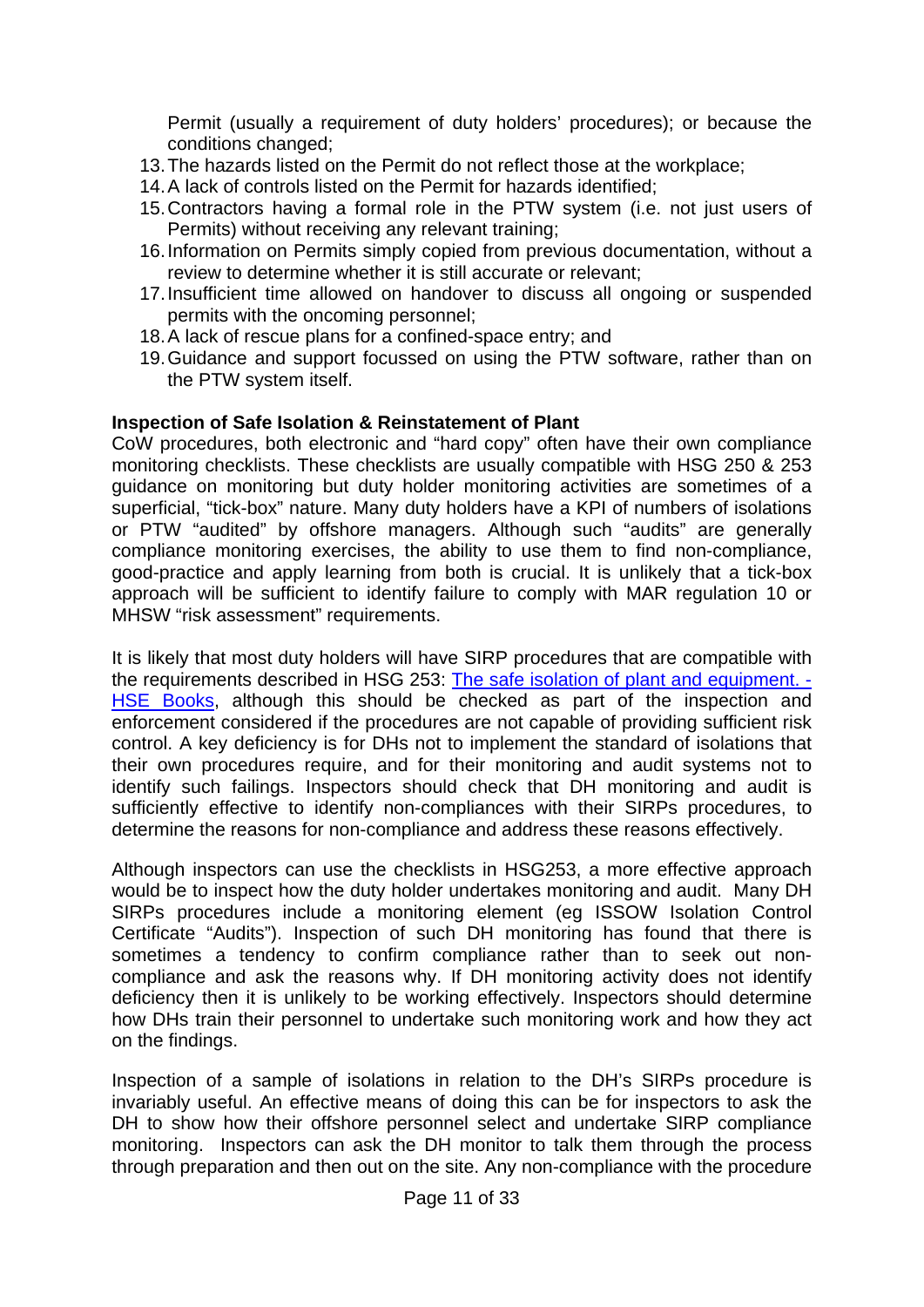identified by the DH monitor and/or the inspector should be addressed and any systemic failings identified.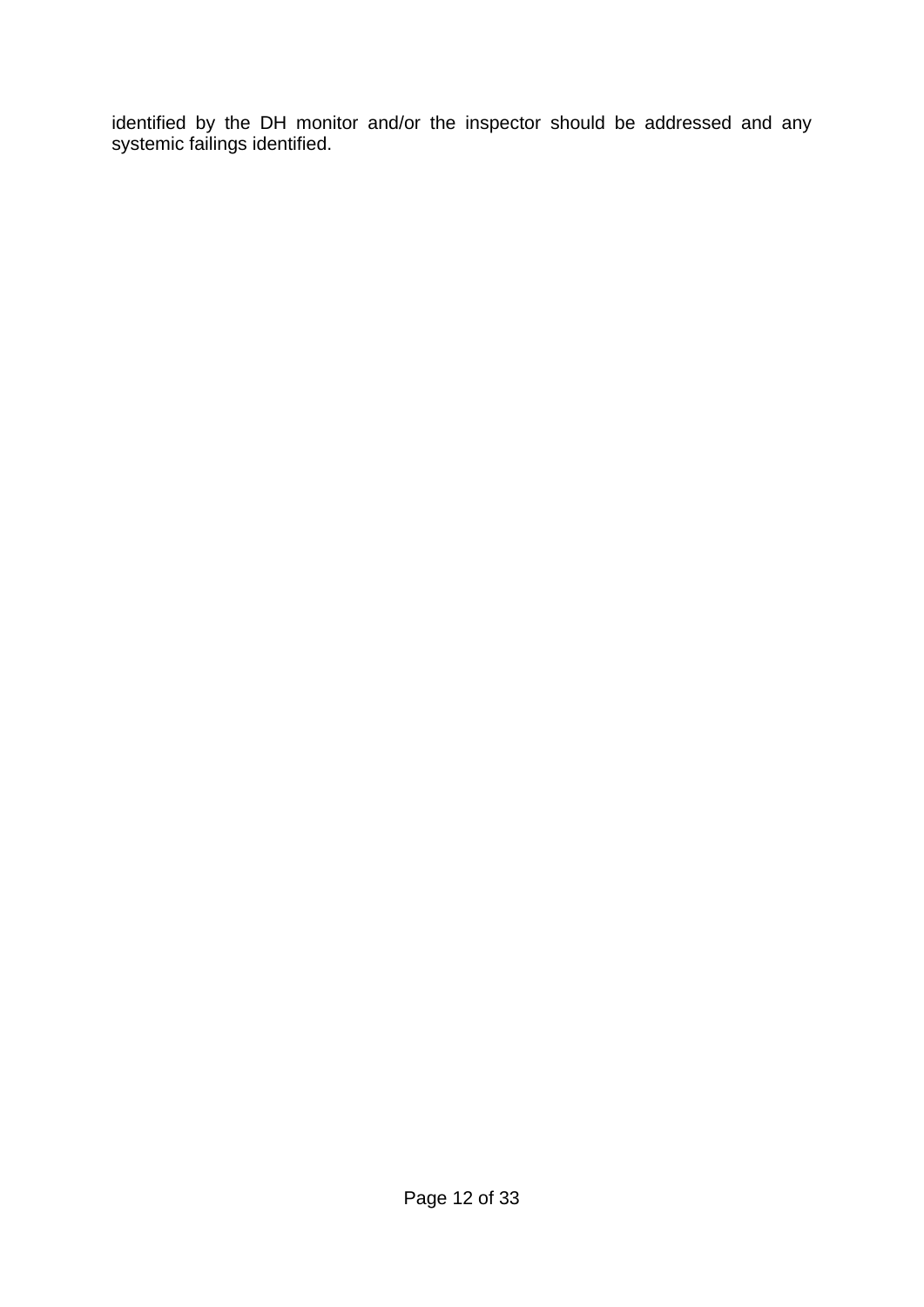# <span id="page-12-0"></span>**Appendix 2: Performance assessment**

HSGs 250 and 253 identify the key characteristics required of Control of Work procedures to facilitate compliance with the key relevant statutory provisions, particularly MAR regulation 10, PFEER regulation 9 and MHSW regulation 3. In practice, most CoW procedures currently in use across the UKCS are likely to feature the required characteristics defined in the guidance. If a duty holder's CoW procedures do not, then it is likely that they are deficient and will not enable duty holders to comply with the RSPs, even if followed.

Most CoW non-compliance comprises failure to follow the duty holder's own procedure. The checklists in this guidance and HSGs 250 & 253 provide sufficient criteria to help determine the gap between what compliance should look like and how it is at a particular installation.

The key performance descriptors for CoW are those relating to "compliance". Compliance in this context means with the duty holder's own CoW procedure. As the majority of CoW procedures require risks to be controlled to levels that are ALARP, failure to undertake suitable and sufficient CoW risk assessment is a failure to comply with the CoW procedure. As CoW procedures are intended to be used to protect people from high hazard activities, and a key feature of them is that of ongoing compliance monitoring then the identification of significant non-compliance with CoW procedures should require formal enforcement action.

When inspecting CoW there are three areas to be considered;

- a) Are the duty holder's PTW and SIRP procedures compatible with the characteristics identified in HSGs 250 and 253, or equivalent guidance?
- b) When inspecting the outputs of a suitable sample of duty holder's CoW and/or SIRP procedure, you will have to decide whether the risk controls identified and implemented are sufficient to protect people from the hazards arising from the work and so deliver compliance with the relevant legislation. This decision will be made in the same way as for other inspection topics by comparing the standard of control achieved against the relevant benchmarks and applying the principles of the EMM.
- c) You will reach conclusions on overall effectiveness of the duty holder's CoW system. These should be recorded using the assessment criteria listed below. Those duty holders who either do not have a system, or have a system that is substantially ineffective will fall in the very poor or unacceptable categories. Where there is a system in place and there is evidence of a number of examples where it results in controls that are ineffective or inappropriate it will fall in the poor category.

The following descriptors may be used to assist in determining the appropriate score for the dutyholder.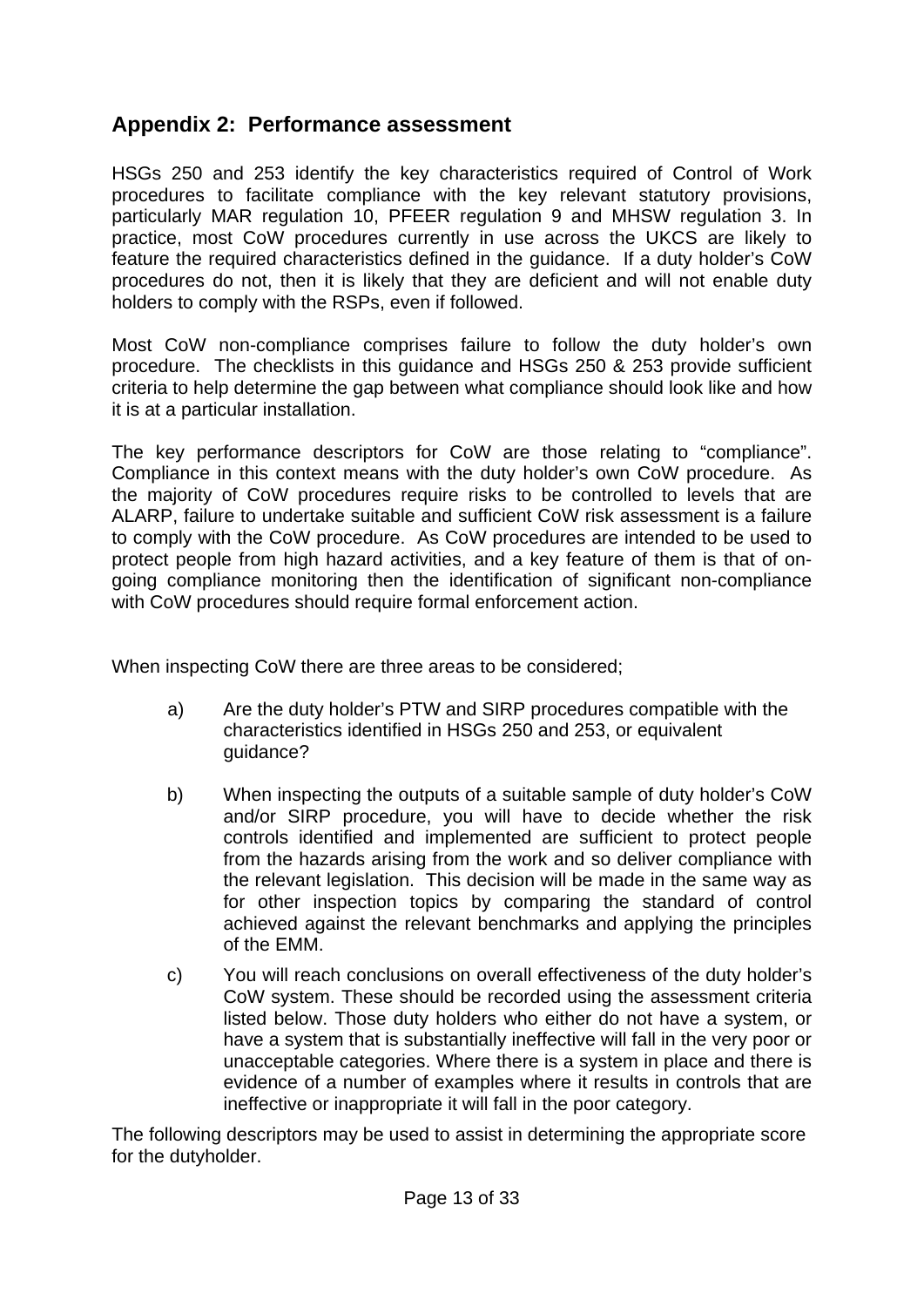- a) **Unacceptable** There are no PTW or SIRP systems in place for control hazardous work activities
- b) **Very Poor** There are PTW and SIRP systems, but either these have not been implemented or the outputs are such that the systems are largely ineffective in identifying, implementing and maintaining appropriate control measures.
- c) **Poor** There are PTW and SIRP systems in place and they are being followed, however, there are numerous examples where the systems have not resulted in the implementation of effective control measures.
- d) **Broadly Compliant** There are systems in place, they have been fully implemented and used and most relevant work activities have suitable risk controls place.
- e) **Fully Compliant** The systems have been fully implemented and are effective in identifying appropriate control measures for all the sort of work activity that is sufficiently hazardous to require the controls that PTW and SIRP are intended to provide.
- **f) Exemplary** The PTW and SIRP procedures are fully compliant with HSGs 250 and 253, the correct control measures are invariably in place and understood, the monitoring and review processes are identifying deficiencies and delivering improvements and the workforce see the procedures as a help to rather than a hindrance.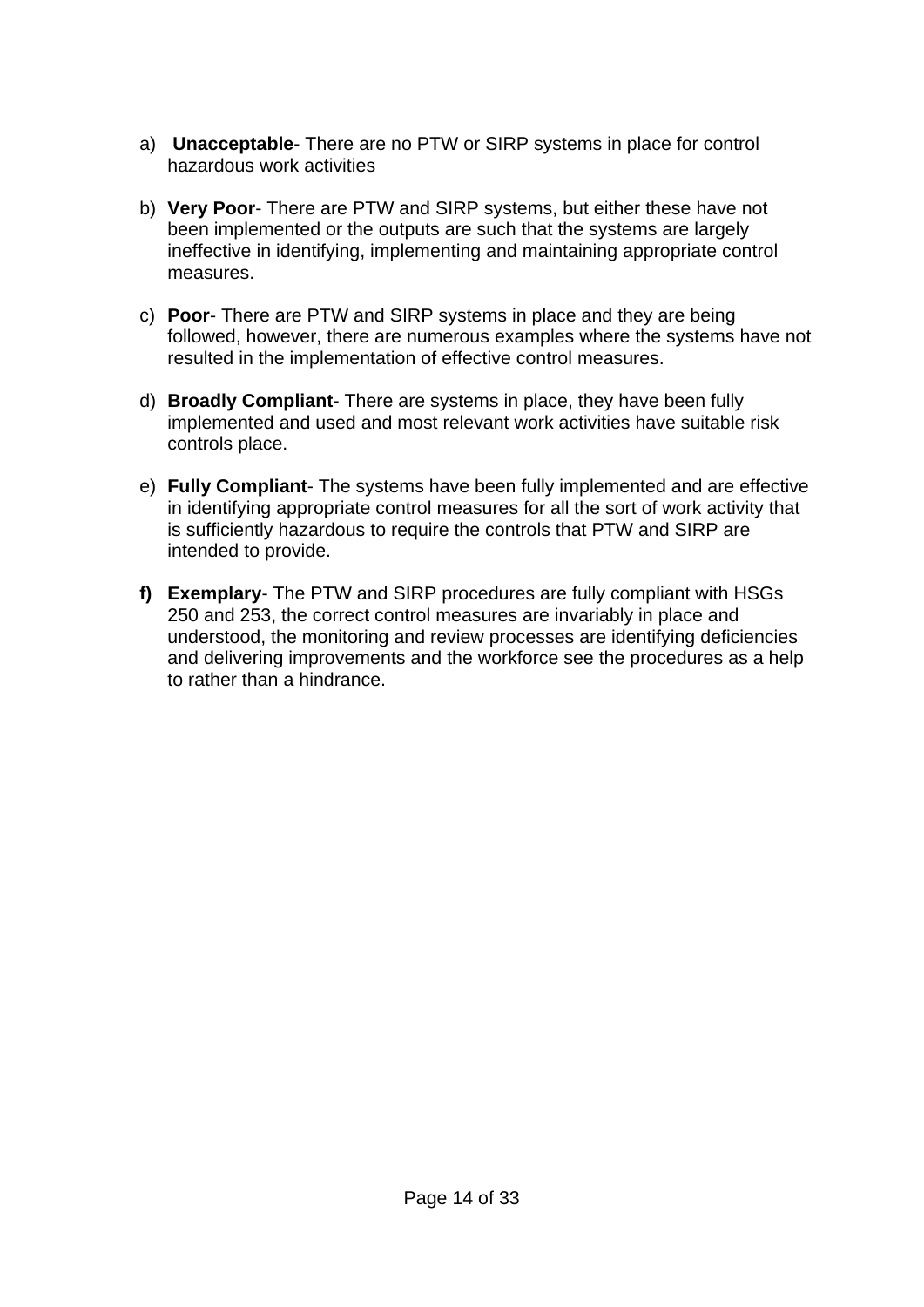| <b>EMM RISK GAP</b>                                                                                                                                                                                                                                                                                                              |                                                                                                                                                                                                                                                                        |                                                                                                                                                                                                                                                                                                                                                                                                                           |                                                                                                                                                                                                                                                                                                                                                          |                                                                                                                                                                                                                                                                                                                                                                             |                                                                                                                                                                                                                                                                                                                                                      |
|----------------------------------------------------------------------------------------------------------------------------------------------------------------------------------------------------------------------------------------------------------------------------------------------------------------------------------|------------------------------------------------------------------------------------------------------------------------------------------------------------------------------------------------------------------------------------------------------------------------|---------------------------------------------------------------------------------------------------------------------------------------------------------------------------------------------------------------------------------------------------------------------------------------------------------------------------------------------------------------------------------------------------------------------------|----------------------------------------------------------------------------------------------------------------------------------------------------------------------------------------------------------------------------------------------------------------------------------------------------------------------------------------------------------|-----------------------------------------------------------------------------------------------------------------------------------------------------------------------------------------------------------------------------------------------------------------------------------------------------------------------------------------------------------------------------|------------------------------------------------------------------------------------------------------------------------------------------------------------------------------------------------------------------------------------------------------------------------------------------------------------------------------------------------------|
| <b>EXTREME</b>                                                                                                                                                                                                                                                                                                                   | <b>SUBSTANTIAL</b>                                                                                                                                                                                                                                                     | <b>MODERATE</b>                                                                                                                                                                                                                                                                                                                                                                                                           | <b>NOMINAL</b>                                                                                                                                                                                                                                                                                                                                           | <b>NONE</b>                                                                                                                                                                                                                                                                                                                                                                 | <b>NONE</b>                                                                                                                                                                                                                                                                                                                                          |
| <b>TOPIC PERFORMANCE SCORE</b>                                                                                                                                                                                                                                                                                                   |                                                                                                                                                                                                                                                                        |                                                                                                                                                                                                                                                                                                                                                                                                                           |                                                                                                                                                                                                                                                                                                                                                          |                                                                                                                                                                                                                                                                                                                                                                             |                                                                                                                                                                                                                                                                                                                                                      |
| 60                                                                                                                                                                                                                                                                                                                               | 50                                                                                                                                                                                                                                                                     | 40                                                                                                                                                                                                                                                                                                                                                                                                                        | 30                                                                                                                                                                                                                                                                                                                                                       | 20                                                                                                                                                                                                                                                                                                                                                                          | 10                                                                                                                                                                                                                                                                                                                                                   |
| <b>Unacceptable</b>                                                                                                                                                                                                                                                                                                              | <b>Very Poor</b>                                                                                                                                                                                                                                                       | Poor                                                                                                                                                                                                                                                                                                                                                                                                                      | <b>Broadly</b><br><b>Compliant</b>                                                                                                                                                                                                                                                                                                                       | <b>Fully</b><br><b>Compliant</b>                                                                                                                                                                                                                                                                                                                                            | <b>Exemplary</b>                                                                                                                                                                                                                                                                                                                                     |
| Unacceptably<br>far below<br>relevant<br>minimum legal<br>requirements.<br>Most success<br>criteria are not<br>met.<br>Degree of non-<br>compliance<br>extreme and<br>widespread.<br>Failure to<br>recognise<br>issues, their<br>significance,<br>and to<br>demonstrate<br>adequate<br>commitment to<br>take remedial<br>action. | Substantially<br>below the<br>relevant<br>minimum legal<br>requirements.<br>Many success<br>criteria are not<br>fully met.<br>Degree of non-<br>compliance<br>substantial.<br>Failures not<br>recognised, with<br>limited<br>commitment to<br>take remedial<br>action. | Significantly<br>below the<br>relevant<br>minimum legal<br>requirements.<br>Several<br>success criteria<br>are not fully<br>met.<br>Degree of non-<br>compliance<br>significant.<br>Limited<br>recognition of<br>the essential<br>relevant<br>components of<br>effective health<br>and safety<br>management,<br>but demonstrate<br>commitment to<br>take remedial<br>action<br><b>EMM INITIAL ENFORCEMENT EXPECTATION</b> | Meets most of<br>the relevant<br>minimum legal<br>requirements.<br>Most success<br>criteria are fully<br>met.<br>Degree of non-<br>compliance<br>minor and<br>easily<br>remedied.<br>Management<br>recognise<br>essential<br>relevant<br>components of<br>effective health<br>and safety<br>management,<br>and<br>commitment to<br>improve<br>standards. | Meets the<br>relevant<br>minimum legal<br>requirements.<br>All success<br>criteria are fully<br>met.<br>Management<br>competent and<br>able to<br>demonstrate<br>adequate<br>identification of<br>the principal<br>risks,<br>implementation<br>of the necessary<br>control<br>measures.<br>confirmation that<br>these are used<br>effectively; and<br>subject to<br>review. | Exceeds the<br>relevant<br>minimal legal<br>requirements.<br>All success<br>criteria are fully<br>met.<br>Management<br>competent,<br>enthusiastic.<br>and proactive in<br>devising and<br>implementing<br>effective safety<br>management<br>system to 'good<br>practice' or<br>above standard.<br>Actively seek to<br>further improve<br>standards. |
| <b>Prosecution /</b><br>Enforcement<br>Notice.                                                                                                                                                                                                                                                                                   | <b>Enforcement</b><br>Notice / Letter.                                                                                                                                                                                                                                 | <b>Enforcement</b><br>Notice / Letter.                                                                                                                                                                                                                                                                                                                                                                                    | Letter / Verbal<br>warning.                                                                                                                                                                                                                                                                                                                              | None.                                                                                                                                                                                                                                                                                                                                                                       | None.                                                                                                                                                                                                                                                                                                                                                |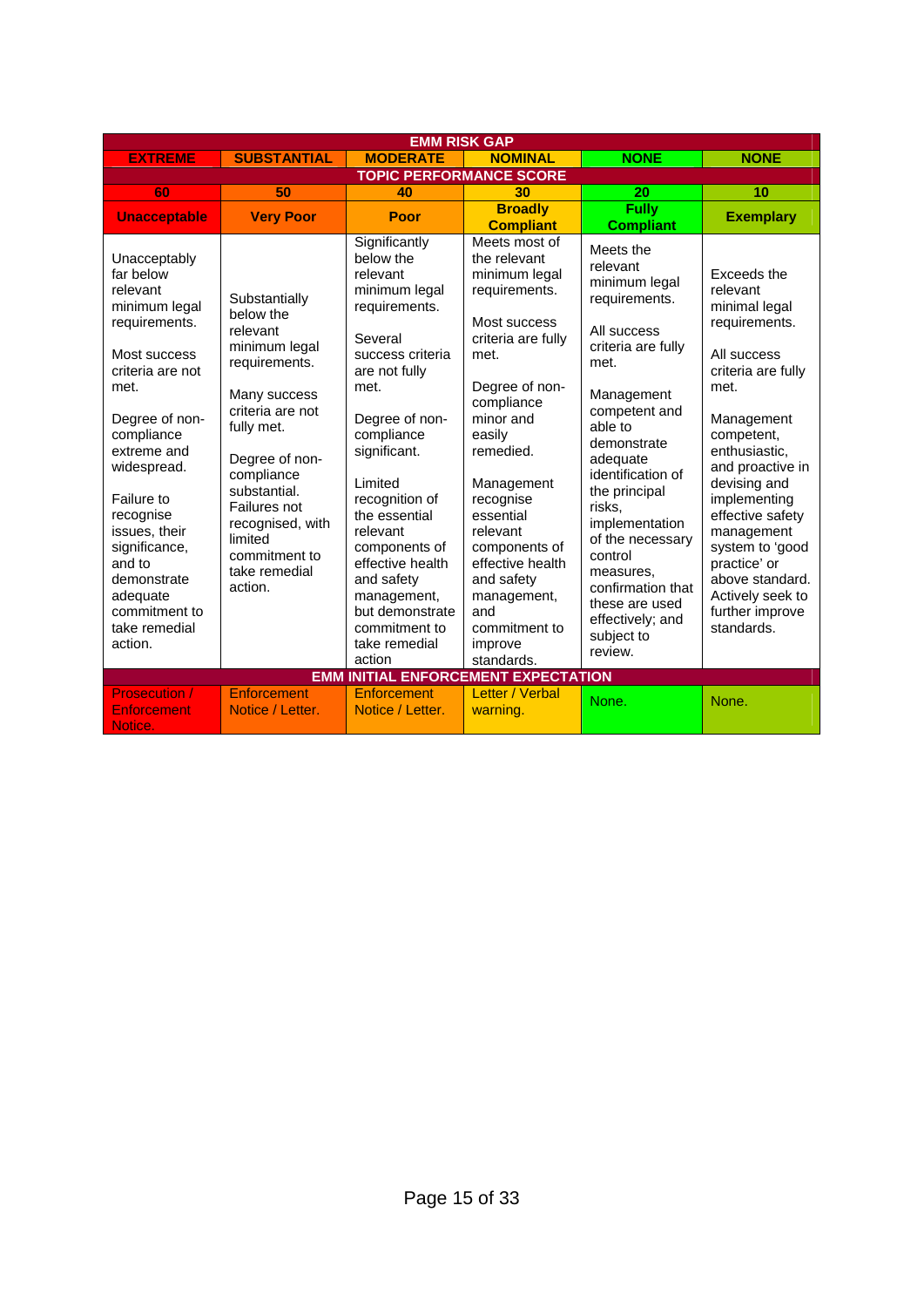# <span id="page-15-0"></span>**Appendix 3: Case Studies**

# **Offshore Case Study 1: Failure to implement PTW system**

Inspection of a drilling contractor found a series of issues with their (paper-based) PTW system; including third parties not receiving PTW training; lack of understanding amongst staff as to the reason for their signatures on the PTW documentation; an unclear job description for the permit controller; and no evidence of training for the permit controller. Furthermore, there was no evidence of audit of the PTW system to assess whether (i) the system is being complied with, and (ii) whether the system is in fact appropriate, sufficient and suitable for the duty holder's requirements.

The inspectors concluded that "*you failed to make and give effect to such arrangements as are appropriate for the effective planning, organisation, control, monitoring and review of hazardous work activities, in that your permit to work system has not been implemented effectively*".

An Improvement Notice was issued, citing MHSWR (Regs 5 and 13) and MAR (Regs 10 and 11). The Schedule to this IN outlined the following measures required for compliance:

- *1. Reviewing the permit to work system, including procedure PR123xyz and associated documents to ensure that the process is fully described and defined against relevant statutory provisions and actual working practices.*
- *2. Ensuring that roles and responsibilities of those involved in the permit to work system, including (the drilling contractor) and third parties, are clearly defined and communicated.*
- *3. Putting in to place management arrangements to establish and maintain the training and competence of all those involved in the permit to work system, including third parties.*
- *4. Putting in to place arrangements for monitoring and review activities to ensure that the implementation of the permit to work system has been effective.*
- *5. Putting in to place a process for the management review on the effectiveness of the permit to work system.*

# **Offshore Case study 2: Failure to consider major accident hazards**

During inspection of an FPSO, I undertook training on the Permit to Work system (approx 40 minutes of CBT). Following this training, I was assigned a userID and therefore able to interrogate the system to search for permits, either by date or by department, or by keyword.

Inspection of a selection of permit documentation highlighted that the permit to work system (and associated risk assessments) focussed on occupational or personal safety risks. The process did not always consider major accident hazard or loss of containment issues. Furthermore, the risk assessment process focussed on injuries to individual personnel, rather than how those personnel could introduce undetected deficiencies to equipment or critical safety systems. One of the letter items stated that: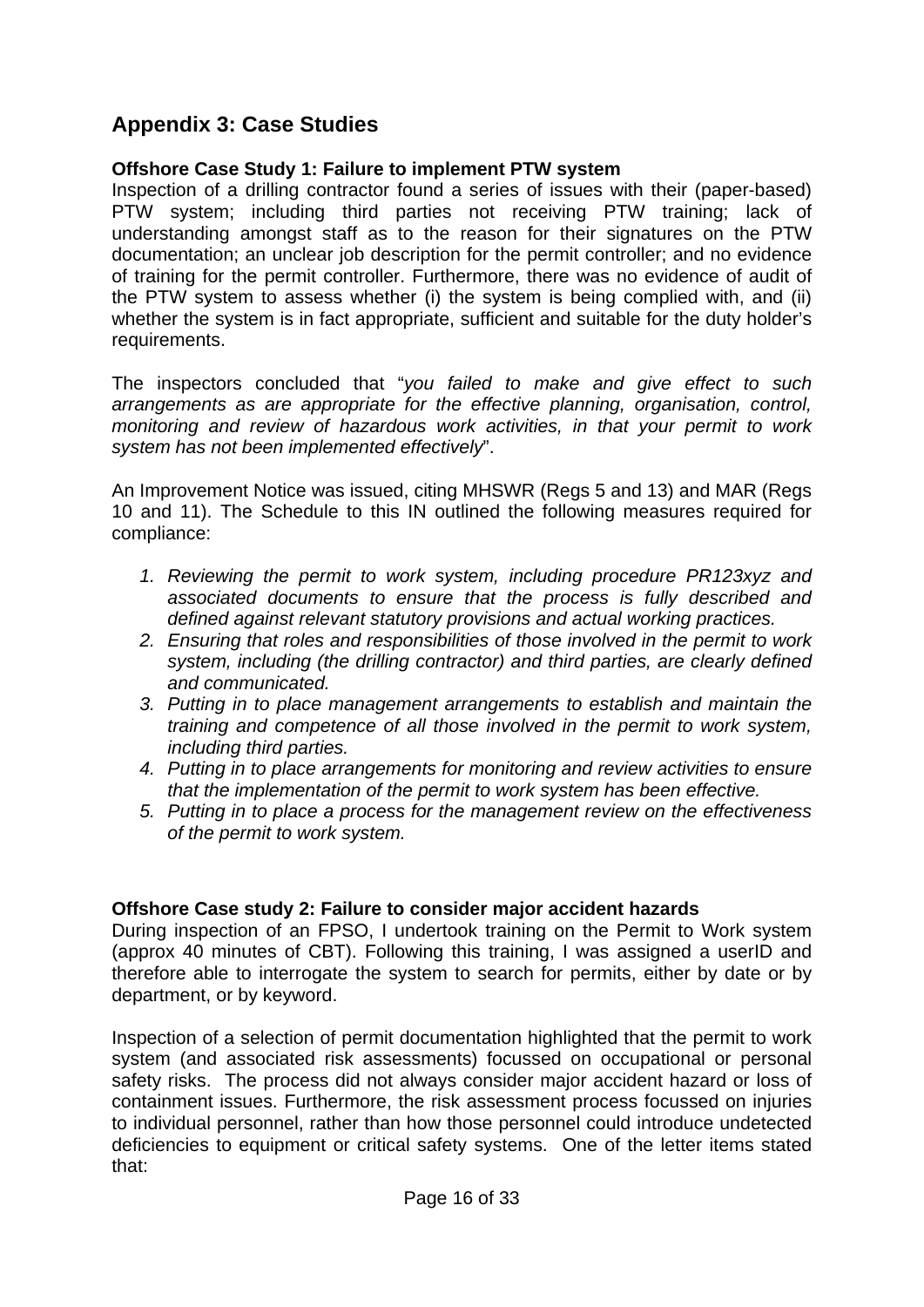*"Risk assessments as part of the Permit to Work process do not consider how personnel could introduce 'latent' failures, or undetected deficiencies, into the system. For example, your assessments do not consider human failures during maintenance such as use of wrong specification parts, leaving tools inside plant and equipment, or failing to restore valves to the correct state. These failures may not be immediately evident and may reduce the effectiveness of standby or safety equipment; for example, to cause SCE such as active fire protection to be unavailable on demand. In other words, although your risk assessment processes consider how the "system" could harm an individual or group of personnel; you do not appear to address how the person could 'hurt' the "system".* 

The company is reviewing recent industry guidance on the identification and management of safety critical tasks; with a plan to develop their capability in managing human failures, such as those 'maintenance failures" referred to above.

The above was perhaps the most significant issue from inspection of the PTW system. However, review of a small selection of permit documentation offshore (taking perhaps a couple of hours) revealed a number of other deficiencies with the system, including:

- Hazards were identified on permits, but no precautions or controls were given; for example, "Liquid or gas under pressure"; "Spark potential" and "Electricity 24 volts" were listed as hazards but no precautions or controls were included on the permit or associated documentation.
- Hazards listed on the relevant Toolbox Talks were not consistent with those listed on the Permit. For example, one permit lists the following hazards identified during the toolbox talk "Manual handling"; "Slips, trips & fall"; "Adverse weather conditions" and "Working in excessively noisy area". Against all of these hazards, "Covered by Permit" has been hand written on the Toolbox Talk; however, none of these hazards are identified on the Permit.
- PPE such as gloves, eye protection and hearing protection are listed in several permits. However, the wearing of these items of PPE (along with overalls and a hard hat) are mandatory outside of the accommodation, and are therefore not "additional". Where such PPE is a site instruction, it is not necessary for this to be controlled through the Permit to Work system. Where additional or specific PPE is considered necessary, the specific PPE should be noted on the Permit, for example, nitrile gloves for handling chemicals, or heavy duty gloves for handling sharp-edged materials.

# **Offshore Case study 3: Untrained Area Authorities**

Inspection of a drilling contractor resulted in the following letter item:

*"Third party personnel are signing Permits as Area Authorities - even though they are not listed on the most recent record of Area Authorities, and they are doing so after only receiving a basic overview of the Permit to Work system.*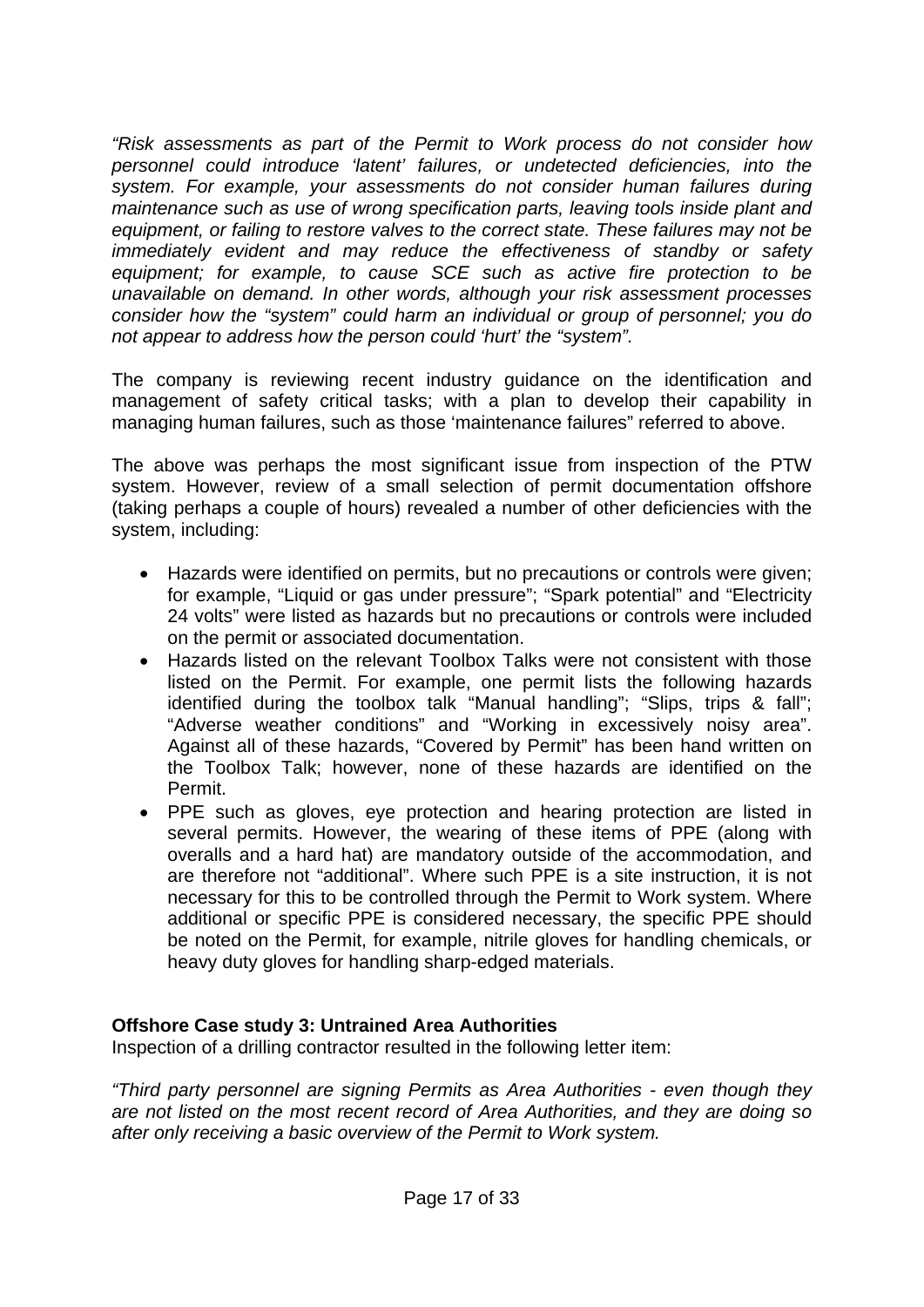*You are not conforming with your accepted Safety Case for this installation, which states that "The OIM ensures that personnel appointed to operate this [PTW] procedure in the offshore environment have adequate training, proven competence and sufficient Management support to continually apply, develop and improve the Permit to Work system".*

The issue was addressed by the company no longer allowing third parties to act as area authorities; and all assigned area authorities were given specific training for their roles and responsibilities.

#### **Offshore Case study 4: No effective systems and procedures for the safe isolation & reinstatement of plant**

Safe isolation of plant and equipment is a key aspect of effective permit to work system.

Inspection of a drilling contractor resulted in an Improvement Notice. This IN stated that the driller was contravening HASWA 1974 (S2.1 and S3.1) and MHSWR1999 (Reg. 5.1). The reasons for this opinion were:

*"That you have failed to make and give effect to such arrangements as are appropriate for the effective planning, organisation, control, monitoring and review of hazardous work activities, in that you do not have effective systems and procedures in place for the safe isolation and re-instatement of plant and equipment".* 

The Schedule to the above Notice was as follows:

*"This notice can be complied with by undertaking the following:* 

- *1. Develop processes and/or procedures for the safe isolation and reinstatement of plant and equipment. In the development of these you should include in your consideration the following:* 
	- *a. Effective planning, including risk assessment and appropriate isolation scheme selection*
	- *b. Training and competency requirements;*
	- *c. Roles and responsibilities;*
	- *d. Linkage to related processes and procedures such as the permit to work system;*
	- *e. Effective monitoring, audit and review*
- *2. Take into account HSE's guidance entitled 'The safe isolation of plant and equipment' (HSG 253) in the compliance of the above"*

# **Offshore Case Study 5: Failure to monitor compliance with SIRPs etc**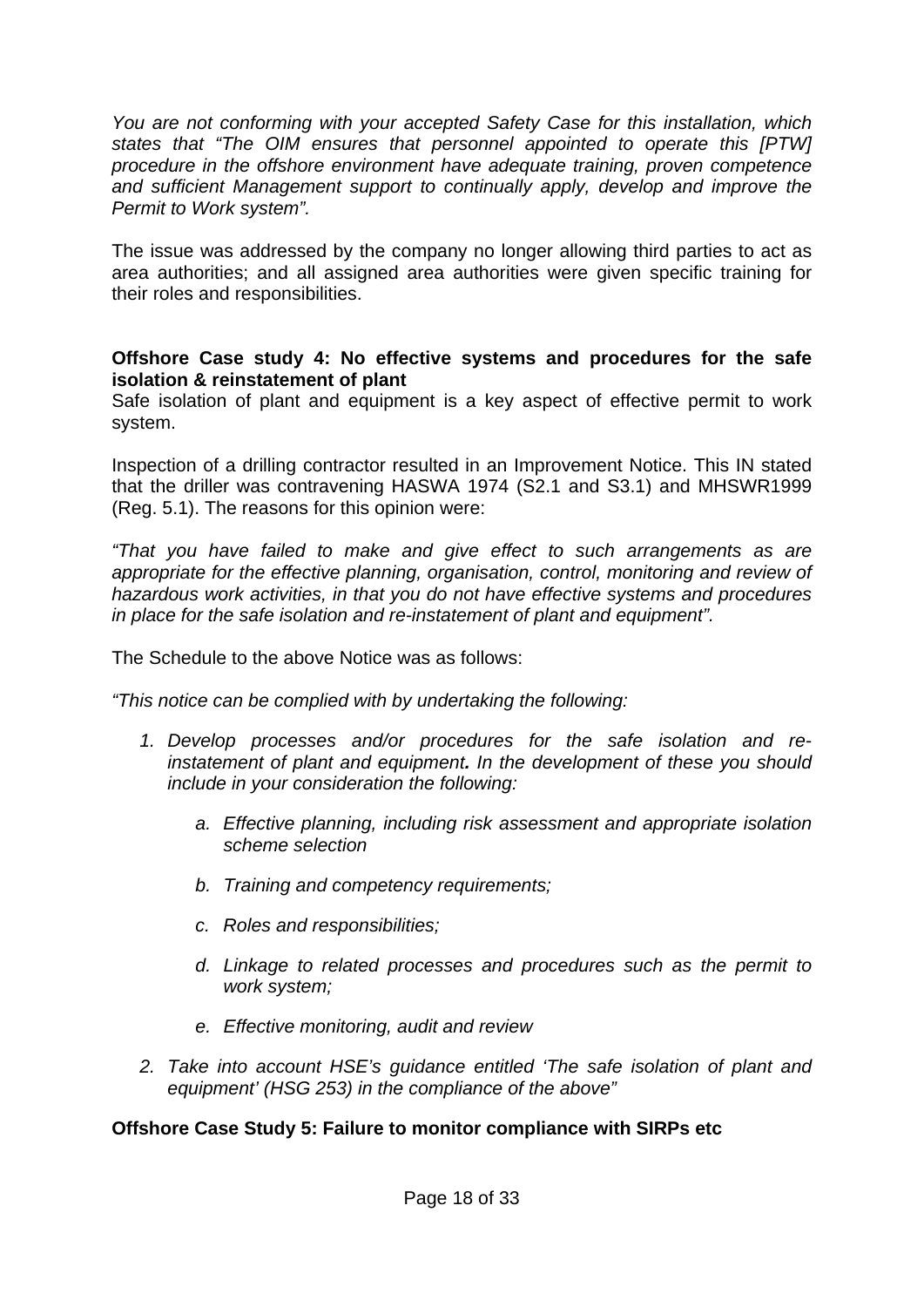Investigation of a significant HCR at a floating production unit revealed that the duty holder had failed to ensure that its SIRPs procedure was being followed. unplanned shutdown due to export pipeline unavailability provided the installation management an opportunity to make further progress on some major plant maintenance. The work scope was extended beyond an existing boundary isolation. This involved the breaking of containment of a hydrocarbon line linked to the flare system. Contrary to the duty holder's SIRP procedure, the standard of the isolation was not checked by a member of the production operations team before a fitter broke containment at a flange. The flange was broken and the work was paused. Contrary to procedures, a blank flange was not fitted. Some hours later, process conditions changed and a plume of gas was seen coming from the opened flange. The leak was controlled by a worker using a wrench to operate a suitable but poorly maintained isolation valve.

HSE's investigation revealed that it had become custom and practice for operators not to confirm isolations. Although the operators understood the P&IDs, the fitters worked to isometrics and did not have the plant understanding the operators had assumed.

The duty holder was operating a paper-based PTW system. It included a checklist for the "auditing" (ie compliance monitoring) of PTW and isolations. Our investigation checked many examples of these monitoring checklists and found that each one had the same boxes ticked, even to the extent of the "wrong" box being ticked over and over again. It was clear that the monitoring work was entirely superficial and ineffective and that was reflected in the deficient work control on site.

Improvement notice 300966189 was served under MAR regulation 10. It required the duty holder to review and revise its procedures for ensuring that work was carried out in accordance with its own PTW procedure.

### **Offshore Case Study 6: Systemic failure to comply with electronic PTW procedures.**

An inspection focussed on the use of an ISSOW CoW procedure at a fixed production installation revealed several failures to follow basic aspects of the procedure. An improvement notice was served with this wording:

*"The arrangements in place for securing that persons work in accordance with the permit to work system are not effective. Examples of this are:1) WCC 00XX, valid from 19:01 on 28/2/20XX to 06:38 on 29/2/20XX, and WCC 00XX, valid from 07:01 on 29/02/20XX for one shift, had the same person acting as performing authority and they would therefore be unable to discharge their duties as this would require them to work for at least 24 hours. WCC 00XX, valid from 07:00 on 15/2/20XX to 18:53 on 15/2/XX, and WCC 00XX, valid from 19:00 on 15/2/12 to 06:47 on 16/2/12, also had the same performing authority. 2) WCCs 00XX, 00YY, 00ZZ, 00AA, 00BB and 00CC show multiple secondary work locations (14 in the case of 00DD) such that the actual location of work being carried out may not be known to the Area Authority.*  This means that he would not have the opportunity to discharge his permit *responsibilities. 3) Your arrangements for monitoring and auditing WCCs have not been effective in that they did not identify and address matters such as those above."*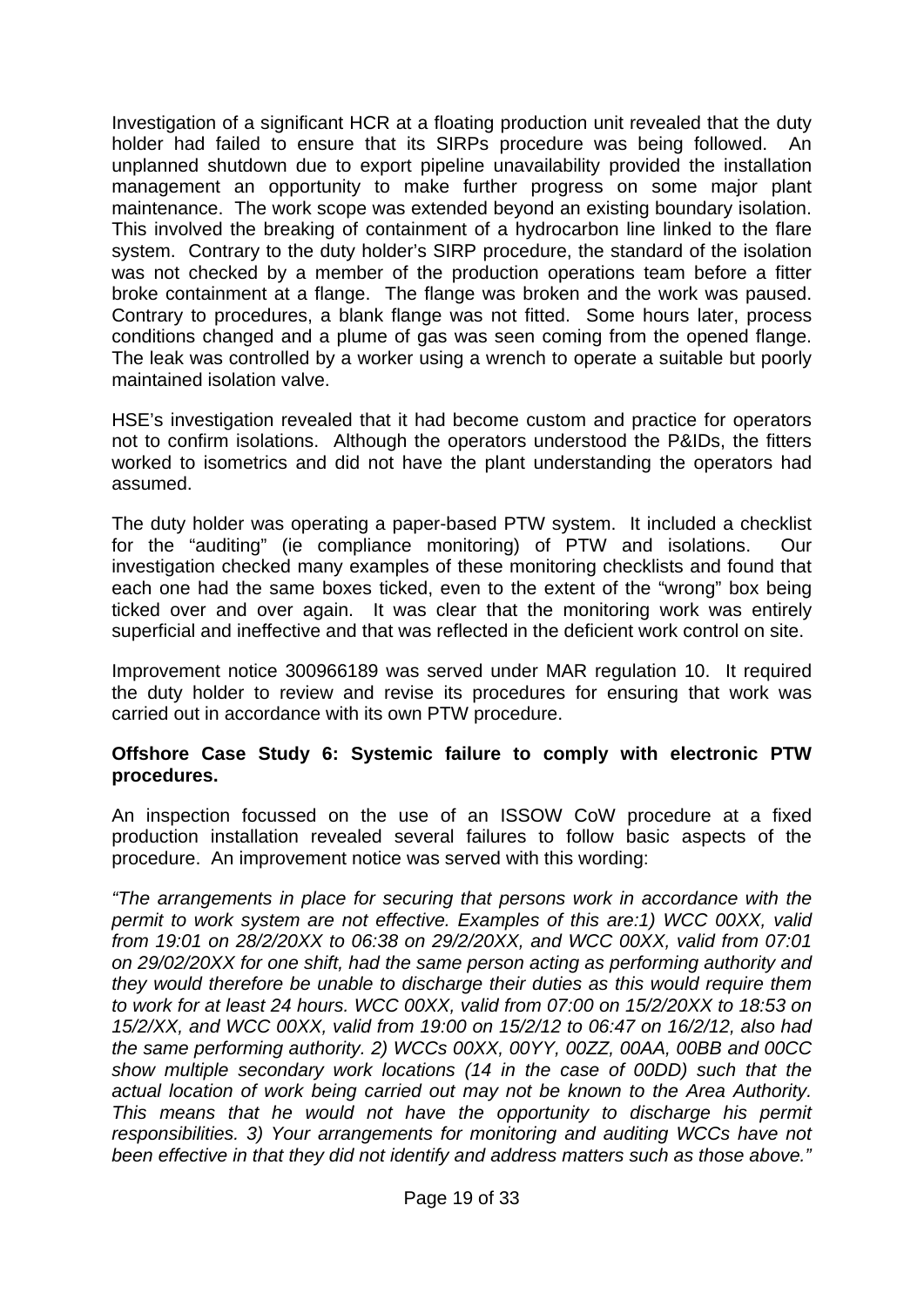The duty holder had recently undertaken their own audit of CoW activities and concluded that they were in compliance. Following the improvement notice they undertook a review of their compliance at their offshore installations and onshore COMAH activities and found comparable non-compliance at all sites. They implemented an improvement programme and shared their findings with peers.

# **Offshore Case Study 7: PTW risk controls not being followed or understood**

An inspection of CoW at a major offshore installation dismantling project found that permit authorities were not visiting worksites to ensure that the risk controls identified by the PTW HIRA process were in place, understood and being followed. An improvement notice with the following wording was served under MAR 10:

*"You have failed to implement effective arrangements for securing that persons work*  in accordance with the terms of your Integrated Safe System of Work ("ISSOW") *permit to work system. In particular, some Performing Authorities are not working in accordance with their ISSOW responsibilities, and work being undertaken under some ISSOW permits does not follow the risk control measures specified by those permits".* 

The duty holder agreed with our inspection findings and had no valid grounds for appeal in that despite focusing additional supervisory resource on what was a highprofile project with many work fronts, it was easy for us to identify basic failures in this key risk control system.

# **Offshore Case Study 8: Repeat failure to comply with SIRPs/PTW**

We investigated a major gas HCR at a fixed production installation. Permitted work required some PSVs to be removed for maintenance. The duty holder's electronic CoW procedure required that a production operator should confirm that the correct isolations were in place before the fitters broke containment to remove the valves. Although the operator did confirm that one of the valves was suitable isolated, this was not done for subsequent valves on the same permit. The fitters removed the wrong valve, which was not isolated and was on hydrocarbon service. Gas began escaping as soon as the flange was opened up. The fitters alerted the CCR and made their way to safety. Gas detectors were activated in locations not subject to permitted work (ie because the wrong PSV was being worked on) and the CCR team decided to undertake a precautionary blow-down. This resulted in several tonnes of gas being blown down through the break in containment just made. Fortunately, there was no ignition.

There was a successful prosecution following our investigation of this incident. Not long after the prosecution, an inspection on another of the same duty holder's installations found deficiencies in the provision of information, instruction and training for the operation of the duty holder's improved PTW procedure as indicated by the wording of the improvement notice that was served:

*"That you failed to ensure comprehensive instructions for the permit to work procedure on the "XXXX" offshore installation were put in writing and brought to the attention of every person who has to do anything with the permit system."*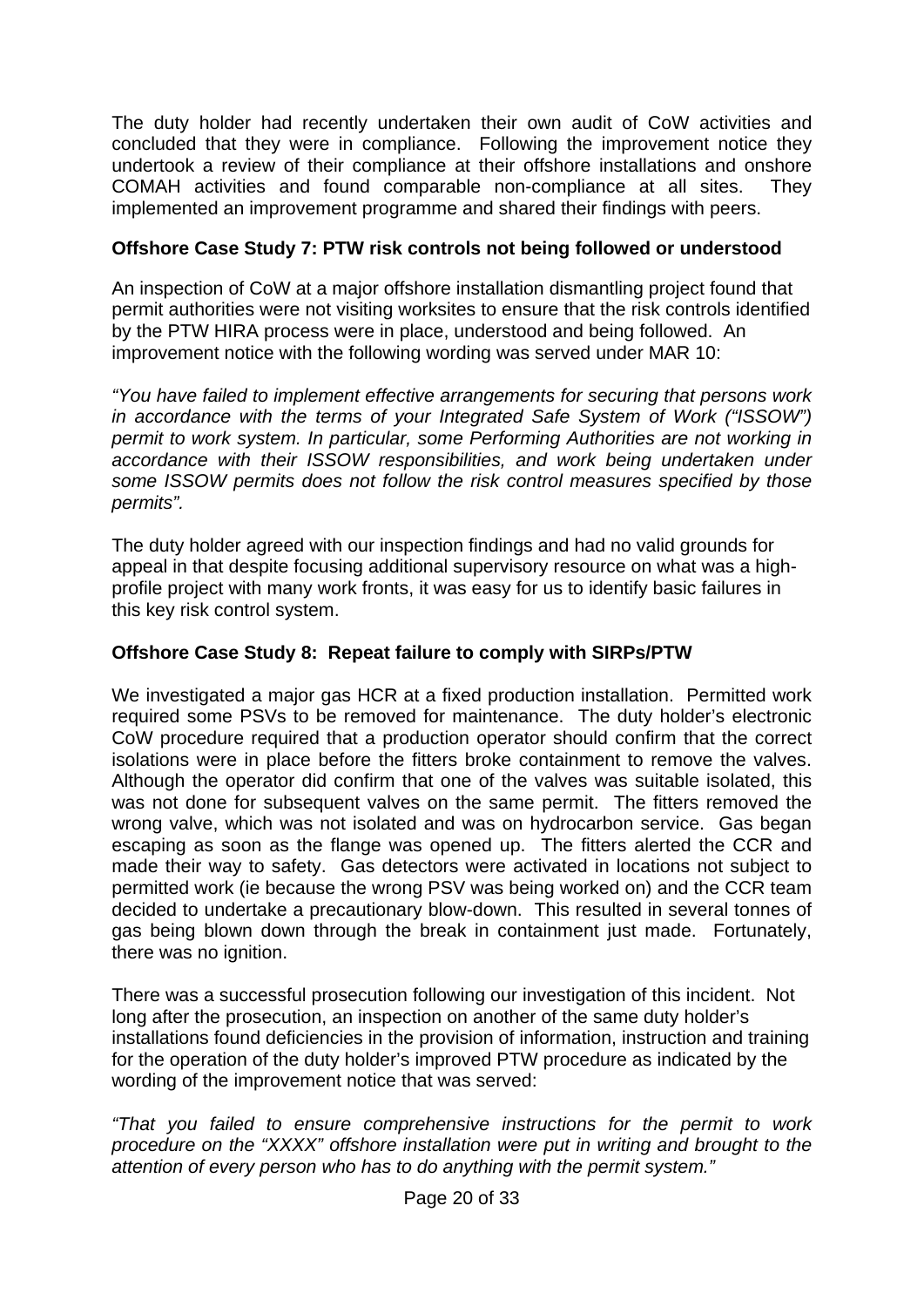Such an apparent repeated failure to manage CoW suggests that this duty holder may have had a number of other SMS deficiencies of which these failings were symptomatic.

# **Offshore Case Study 9: Duty Holder improves MAH focus of CoW**

This duty holder had been subject to considerable proactive scrutiny from us on the efficacy of its CoW arrangements and we had served an improvement notice under MAR 10 at one of its installations.

The duty holder recognised that the value of its permits was being devalued by low risk work being undertaken under permit. The DH revised its procedure to make it clear that only work of particular defined hazards would be conducted under its PTW procedure and that lower hazard activities would be controlled by site standards etc. Furthermore, trivial hazards such as those associated with COSHH and noise etc issues were to be excluded from the permits and controlled by site standards. This was to help focus on the most significant hazards and their controls.

The duty holder also recognised the problems associated with permitted work being carried on across shift such that the original risk assessment process might cease to be quite so "live". To address this they used a human factors consultant who developed an approach wherein permits were raised for discrete, shift-long elements of the overall work. This approach has become known as "chunking" and appears to have been emulated by other duty holders.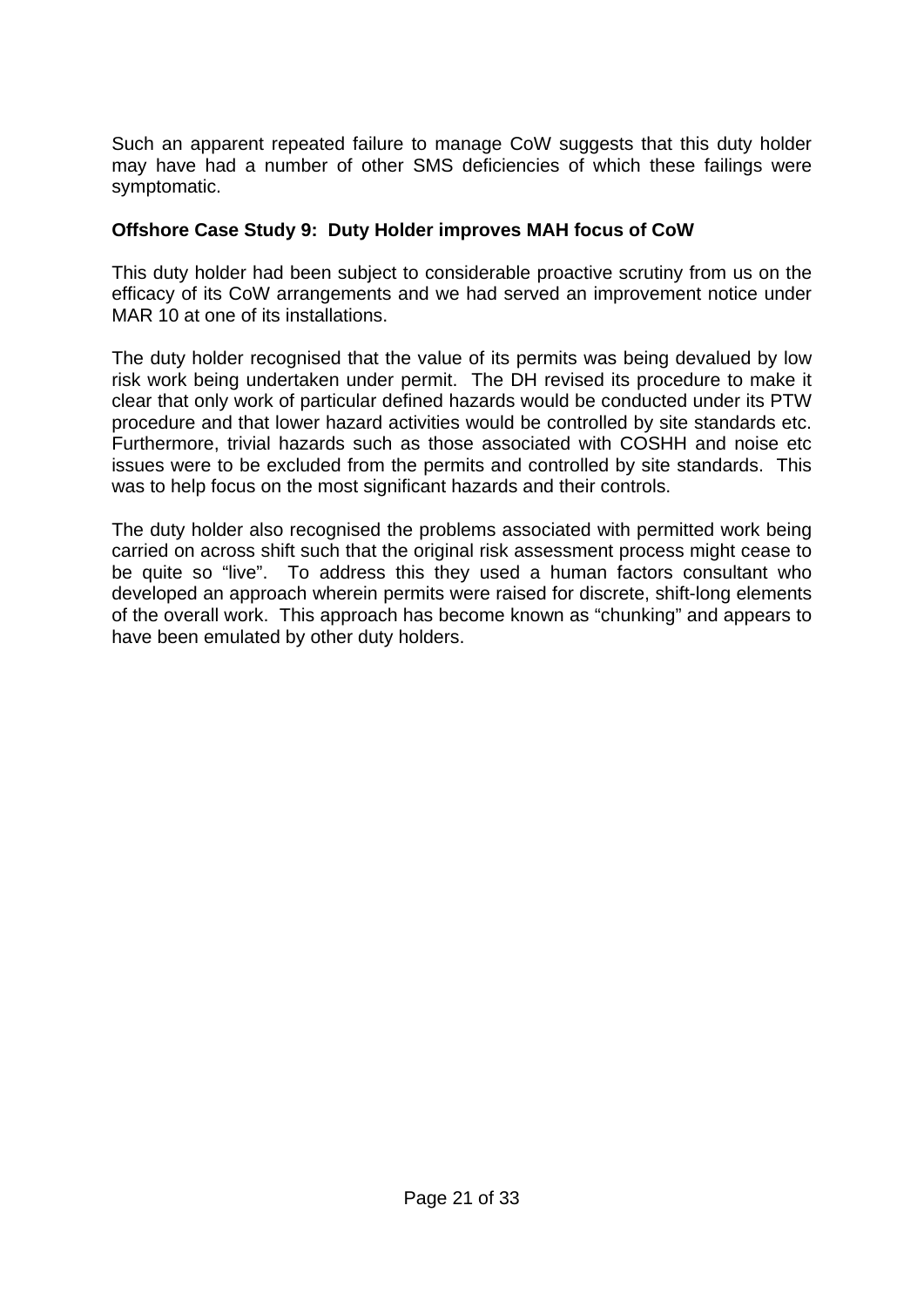# <span id="page-21-0"></span>**Appendix 4: High-level questions for inspecting CoW systems; particularly useful for undertaking a brief first-pass intervention.**

### **Policy**

What is the purpose and objective of the permit-to-work system and what are its scope and limitations? For example, the purpose of the permit-to-work system is to establish control over high-risk maintenance or other unusual work.

### **Organising**

#### **Control**

Who will be responsible for operating and running the system? For example, who will devise and design the system? Who will implement it? Who will monitor and review performance and audit its operation?

#### Co-operation

How will system users be involved in its development to ensure its acceptance and effective working? How will deficiencies and weaknesses and failings in the system be reported?

#### **Communication**

What communication is necessary to ensure the effective operation of the system and between the various parties issuing and using a permit? What documentation is involved and how can it be designed to be clear, effective and simple to use? **Competence** 

What training, qualifications, skills and level of competence are required for:

- those issuing permits?
- those doing work under permits?
- those monitoring, reviewing performance etc?

#### **Implementing**

What workplace precautions are necessary for each type of permit? What are the rules of the system and how does it work? Are the rules simple so that they can always be easily applied? Are there sufficient resources to ensure that the system can be applied in full? What are the performance standards for the various individuals involved - who does what, when, and how?

#### **Measuring performance**

How will the implementation and effectiveness of the system be measured? For example, will there be a periodic inspection of the work activity and of a sample of permits to ensure proper completion and effective use?

#### **Reviewing performance**

How will the findings from the measuring activities be used to review and improve the system?

#### **Auditing**

How will the system be independently audited and verified?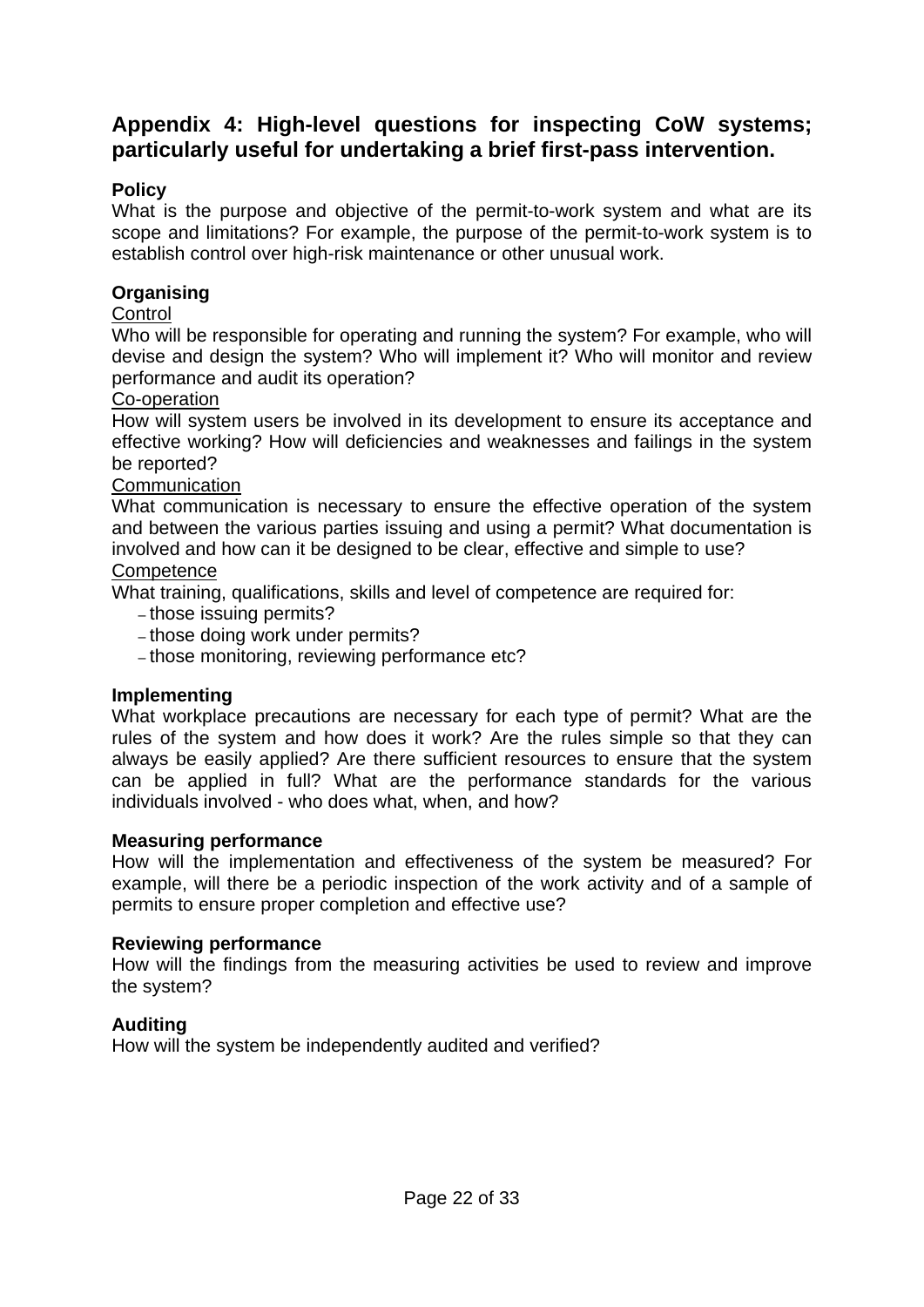# <span id="page-22-0"></span>**Appendix 5: Detailed questions to support an intervention on COW systems**

# **POLICY**

### **Key Issue:**

Is there an effective policy for site-specific risk assessment of high hazard operational and maintenance activities and the control procedures - normally managed by a permit-to-work system?

#### **Key Characteristics:**

- Senior management can clearly describe the purpose of their permit-to-work system or justify any alternative system used.
- The permit-to-work system should be adequately resourced to ensure that the system has sufficient capacity (available competent signatories) to cope with peak demands.

# **ORGANISING - Control**

### **Key Issue:**

Is there an adequate management system to implement the policy on risk assessment and controls for high hazard operational and maintenance activities?

#### **Key Characteristics:**

- Responsibilities for oversight, design, documentation, operation, monitoring and review of system clearly allocated.
- Personal responsibilities in job descriptions or performance standards, with clear objectives, and subject to appraisal.
- Identification of personnel with responsibility for: issuing permits, identifying hazards, making plant safe, checking that plant is safe, supervision of the work and its completion to the required standard. Suitable authorisation of personnel with special responsibilities.
- Acceptance of responsibilities by those involved.
- Performance of those with responsibilities under the permit-to-work system subject to routine appraisal.

#### **ORGANISING - Co-operation**

#### **Key Issue:**

Are there adequate and appropriate arrangements to secure the trust, participation and involvement of persons involved in high hazard operational and maintenance activities?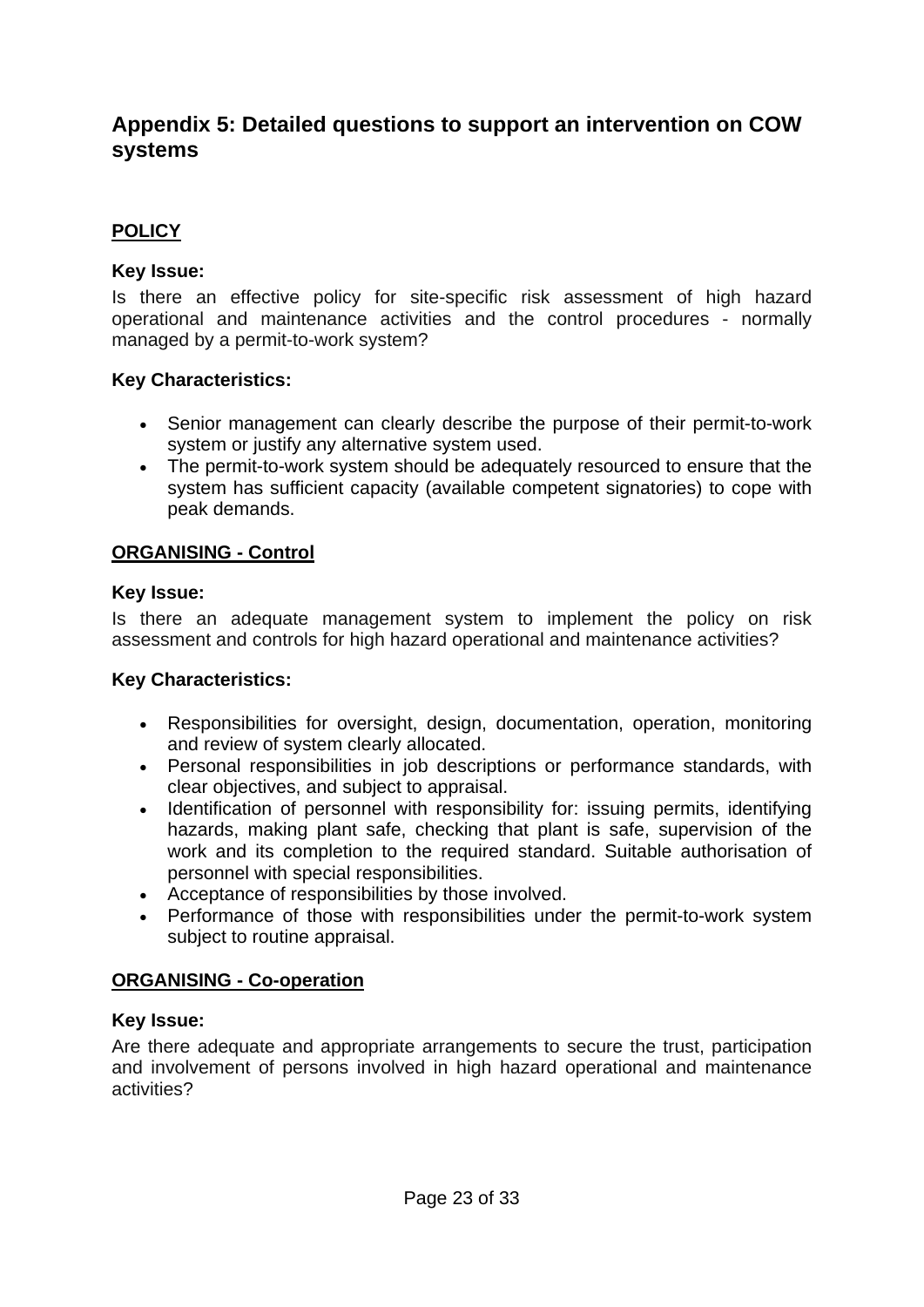# **Key Characteristics:**

- Individuals involved with the permit-to-work system co-operate to ensure that it is appropriately designed, introduced and implemented. This will include: raising awareness of the permit system, access to key persons, and provision of training.
- Arrangements for consulting users during permit design to ensure practicability and usability.
- Arrangements to ensure all relevant personnel, including contractors, are made aware of the permit systems and are trained in their operation.
- Co-ordination between jobs to ensure that unforeseen hazards are not introduced.
- Ready access to the permit authoriser when required.
- Close liaison between the permit authoriser, operations staff, and the person in charge of the work to ensure provision is made for: interactions between jobs, shift changeover and hand-back of the permit.
- Permit recipients sign the permit to indicate they have read, understood and accept the permit conditions.
- Cross-referencing to other relevant certificates e.g. isolation certificates.
- Securing commitment, ownership, and acceptance of the value of the PTW system.

# **ORGANISING - Communication**

# **Key Issue:**

Are there adequate arrangements to secure information flow between those involved in high hazard operational and maintenance work.

# **Key Characteristics:**

- Formal and thorough communication between all of the parties involved in the work. Permits should never be used as a substitute for full discussion between permit issuers and those in charge of the work.
- Sufficient written instructions to: identify all foreseeable hazards, ensure coordination between jobs, highlight the hazards, specify the precautions necessary to control or eliminate the hazard, ensure people new to the job and at shift changeover are made aware of the hazards.
- Information about new activities, changes in legislation or workplace standards, from reviews and audits communicated to the people who need to know.
- Documentation and communication of the rules/standards and control arrangements governing the PTW system.
- A permit form which is clear, easy to follow, and the lay-out follows the sequence of events in its life cycle. The text is legible and the task explicitly and unambiguously described.
- Records of live and suspended permits maintained.
- Clear specification of the location of the work to be controlled by the permit.
- Specification of the hazards, and the precautions required to control them both to people doing the work, those new to the job, **and** those who might be affected by it.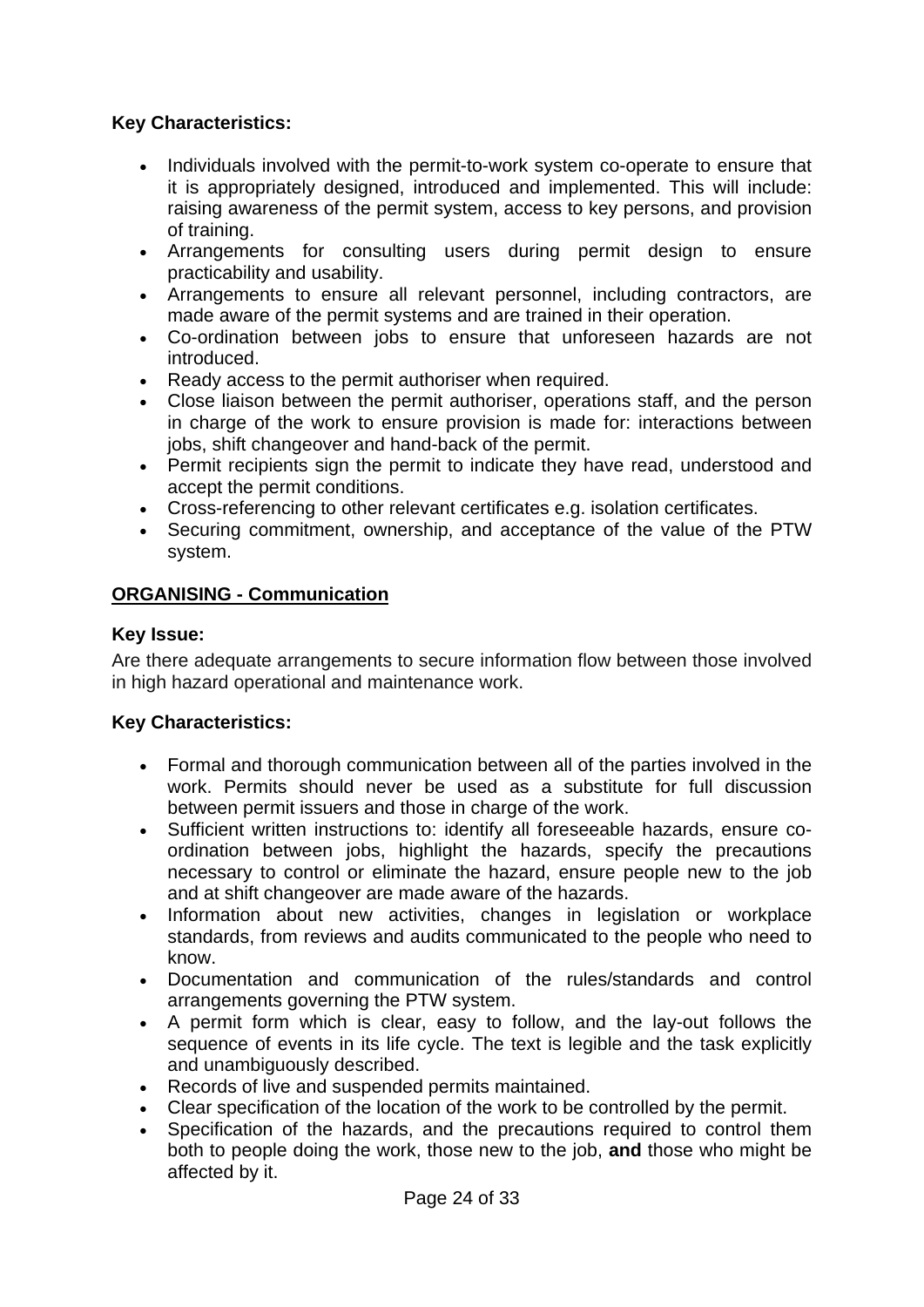- A means exists of informing departments that items of plant/equipment will be the subject of a permit-to-work, for how long and the consequences.
- Measures to ensure that the right people, those who may be affected by it, know a permit has been issued and individuals know whether one permit affects another e.g. live and suspended permits displayed at the workplace.
- Mechanisms to alert fitters to particularly high risk tasks.
- Effective communications during shift changeover to ensure that the necessary precautions remain in place, new operational staff are fully aware of work being undertaken, and that new maintenance personnel are briefed on the hazards and precautions required.
- Communication of hand back, plant reinstatement and shift change procedures to all those involved with **and affected** by permits.
- Liaison, training and supervision arrangements for contractors.

# **ORGANISING - Competence**

# **Key Issue:**

Are there systems and arrangements to secure the competence of those working within high hazard operational and maintenance activities?

# **Key Characteristics:**

- Individuals involved in design, implementation, monitoring and review of the permit-to-work system are competent to achieve the objectives.
- Selection criteria for permit staff including: relevant experience, knowledge of the plant, process/plant hazards, and risk assessment.
- Competencies in terms of: knowledge, skills, and experience are clearly defined and reviewed. These include abilities in methods of identifying and assessing the hazards, processes and plant involved. Formal assessment before appointment of authorised permit signatories and personnel responsible for carrying out isolation.
- Identification of existing skills/knowledge and consequential training programs.
- Appropriate training allocation; induction training provision for all persons involved in the system, basic training for fitters, with extended provision for authorised permit issuers.
- Training of contractors, usually recent site induction training.
- Site specific workplace training to ensure that it is relevant to the hazards of the industry, plant or processes and appropriate to the site PTW system; production and maintenance teams have a knowledge of each others work requirements.
- Competence routinely assessed by observation and testing of the understanding of hazards, risks and control measures.
- Training records for individuals which are reviewed periodically. Provision of refresher training where necessary.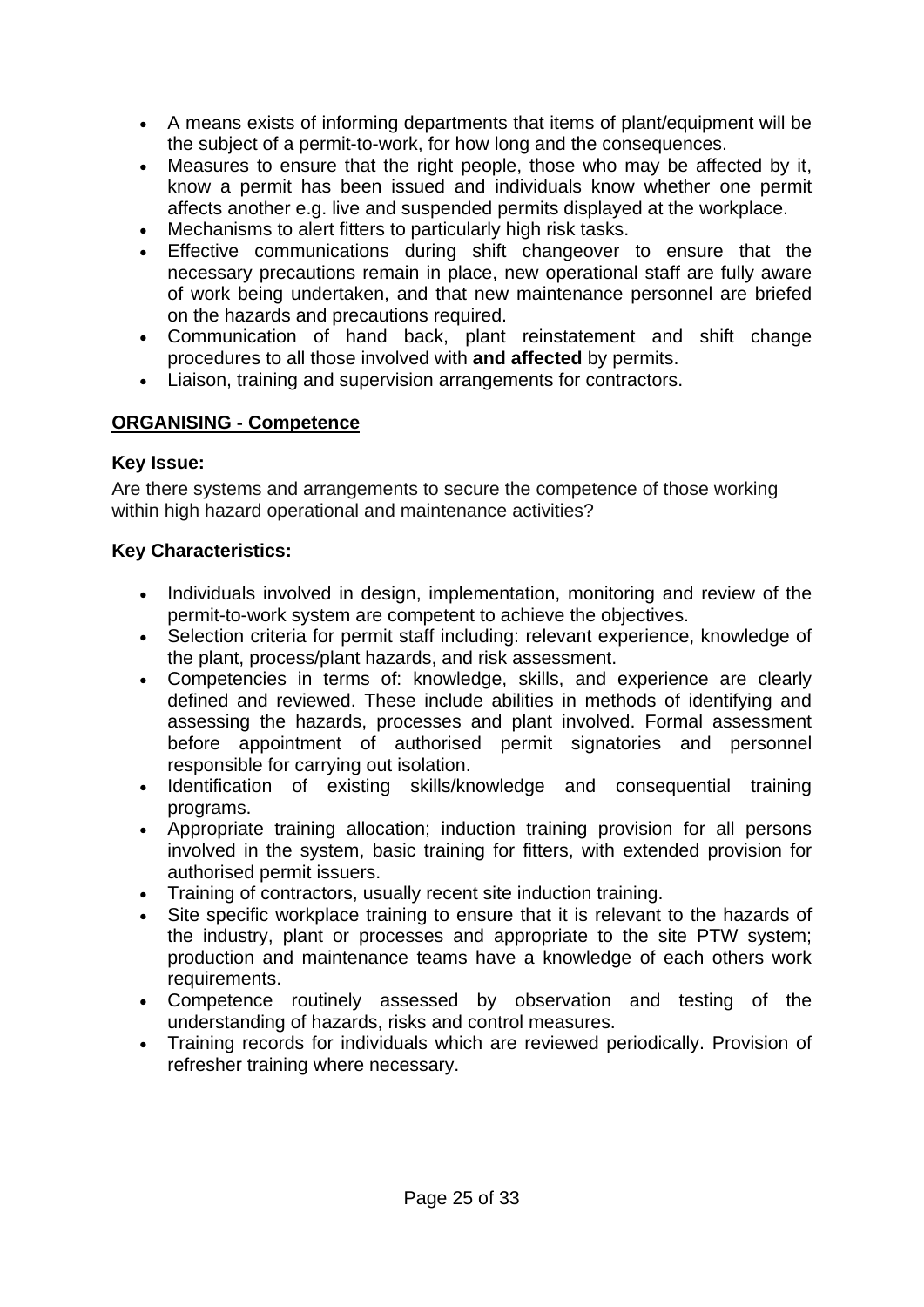# **PLANNING and IMPLEMENTING**

# **Key Issue:**

Are there adequate processes to generate plans and performance standards to implement the policy on high hazard operational and maintenance work?

### **Key Characteristics:**

- Performance standards covering: design of the permit, when permits should be used, how the system should work and appropriate work procedures.
- Production and communication of written performance standards to all.
- Control of permit initiation. Issue of permits only for those jobs for which it is absolute necessary, i.e. there should not be job control systems for routine tasks.
- Issue of a permit by a person to themselves is prevented.
- Incorporation of contractors into the system to ensure that the same high standards of control, as applied to the company's own staff, are maintained.
- A clear description of the work to be done specifying unambiguously the plant involved, the job and location.
- Identification of all foreseeable hazards. Hazard identification as a formal written step in the permit initiation process. Requirement for work to be stopped if new hazards arise or recur.
- Clear rules on emergency action.
- Permits which document the precautions, and who is to take them. Clear allocation of responsibility for specific tasks. Specification of precautions with detail appropriate and proportionate to the risk.
- Implementation of permit suspension procedures if the work cannot be done immediately, or dealing with the situation where it is necessary to vary the work from that specified on the permit.
- Checks to ensure that the work equipment/plant is safe to bring on line once the permit-to-work tasks have been completed.
- Documentation of pre-start up procedures.
- Signing off procedures.
- Procedures for identifying jobs which appear routine but which differ slightly but significantly.
- The risk assessment methodology for application and criteria for use of PTWs.
- Procedures for variation from authorised practices.
- Documented isolation procedures for standard activities including; isolation standards related to risk, isolation certificates, leak testing, and security tagging.

# **MEASURING PERFORMANCE**

# **Key Issue:**

Is there adequate and sufficient measurement of performance of high hazard operational and maintenance work both before and after accidents/incidents.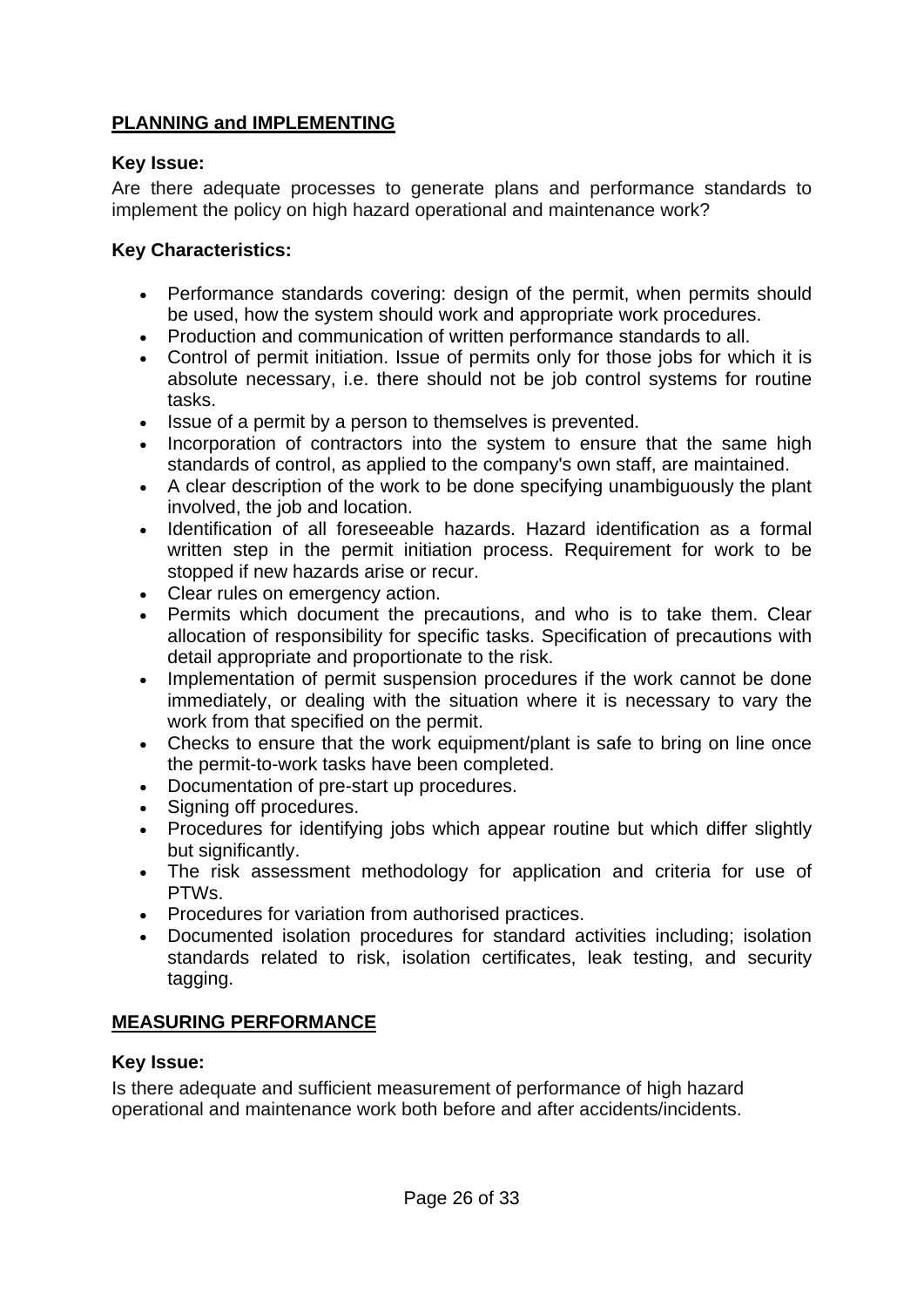# **Key Characteristics:**

- The operation of the permit-to-work systems and the functioning of the system as a whole closely monitored through active and reactive monitoring.
- Written instructions detailing monitoring procedures for:
	- 1. Routine monitoring to check that: the permit form is being completed accurately, unambiguously and with sufficient detail, permits are being used for appropriate work, the hazards are being properly identified, the precautions stipulated in the permit are appropriate and are being followed, work activities are confined to those authorised by the permit, and hand-back procedures are being followed;
	- 2. Periodic monitoring of the PTW system documentation and operation, **by those not directly involved in the system on a plant**, to ensure that: the system is being applied as intended, the right activities are covered, the type of permit e.g. hotwork, confined spaces etc, adequately cover the work activities undertaken.
- Procedures for checking the work site, during permit issue, by permit authorizer/issuer.
- Procedures for checking that the work has been done as specified and the work equipment is safe to bring back on line.
- Independent checking of important actions to be taken under the permit system, and confirmation on the permit.
- Systems to ensure that no one is allowed to carry out permit work without training.
- Checks to ensure that the precautions are executed, and that the work is being done as specified.
- Procedures for reporting any incidents that have arisen during work carried out under a permit, and for reviewing procedures as necessary.

# **AUDITING**

The design and operation of the permit-to-work system, should, periodically be subject to a formal audit. The auditor(s) should not be part of the system or have any responsibility for it.

The audit should verify that a permit-to-work system:

- Exists.
- Is properly designed.
- Is implemented.
- Is effective in meeting its objectives.

The audit should check that performance monitoring and reviews are occurring at the correct frequency and are addressing the right issues.

Managers should be able to explain the findings of audits which have been undertaken or audits planned for the future and their response to the findings.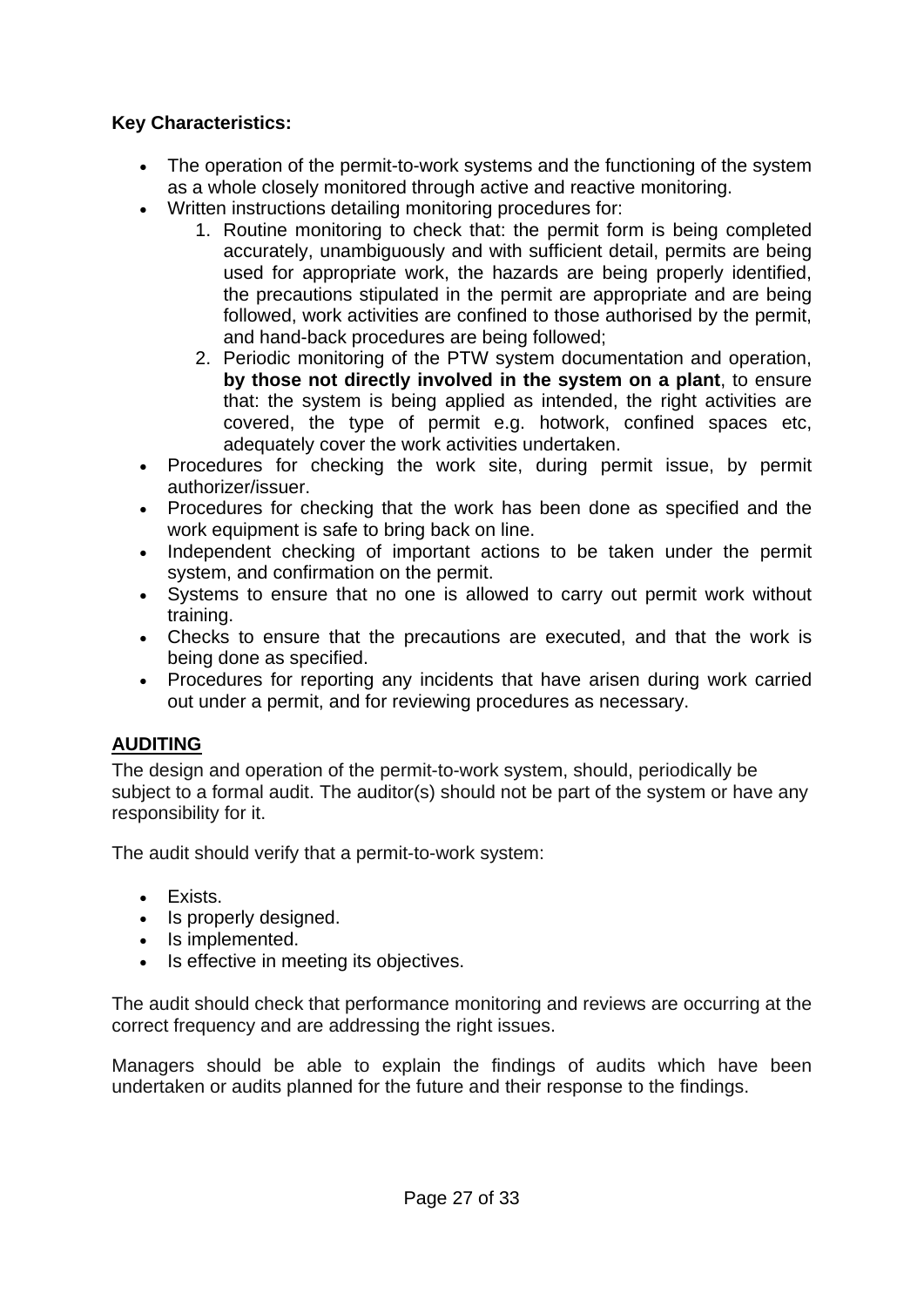# **REVIEWING PERFORMANCE**

### **Key Issue:**

Is there adequate and sufficient review of the performance of high hazard operational and maintenance activities to ensure that lessons learned are effectively put into practice to improve performance of the system?

### **Key Characteristics:**

- Periodic review of the achievement of the objectives of the permit-to-work systems in respect of:
	- o Permit design.
	- o The relevancy of a permit to control the risks.
	- o Identifications of hazards prior to work starting.
	- o Duration of permit.
	- o Precautions to be taken.
	- o Permit display.
	- o Variations from accepted procedures.
	- o Updating the system in the light of new information about hazards of success/failure of the system.

Information about the operation of the system may arise from other management activities such as, risk assessment, HAZOPs, Failure Mode and Effects Analysis (FMEA), incident/near miss investigations etc.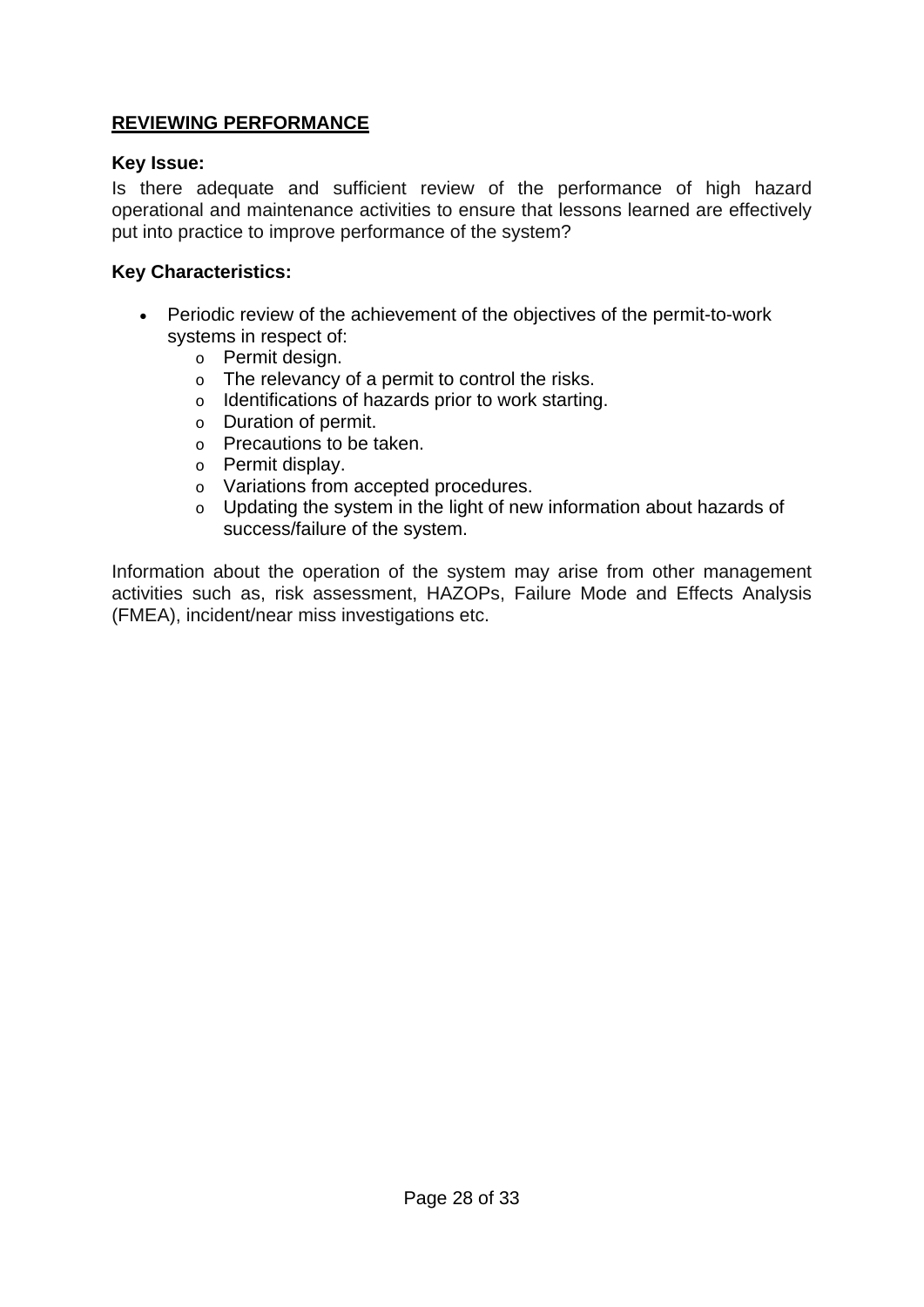# <span id="page-28-0"></span>**Appendix 6 – Primer on Integrated Safe System of Work (ISSOW)**

### **Background**

ISSOW is an electronic CoW procedure that covers permit-to-work, safe isolation & reinstatement of plant and, with some duty holders, operational risk assessments (ORAs). Many production operators use versions of ISSOW. A software company working closely with one or more of the major oil companies developed ISSOW in the early 2000's.

All IMT inspectors should develop an understanding of ISSOW as they will encounter it in use by the focal point duty holders and/or those duty holders they are required to regulate through investigations, or when covering for other inspectors. All duty holders using ISSOW will have guidance, such as user manuals/handbooks, that inspectors should obtain copies of as part of their inspection activities. Duty holders' ISSOW manuals provide enough information for inspectors to be able to decide whether a duty holder's arrangements are sufficient for them to ensure that their PTW and SIRP activities are undertaken in accordance with their ISSOW procedures.

Although there are different versions of ISSOW, inspectors are likely to find that the versions they encounter are likely to have the key characteristics as identified in HSGs 250 & 253. The most likely deficiencies that inspectors need to identify are duty holder failures to follow ISSOW requirements.

**ISSOW & PTW**: A key feature of the PTW function of ISSOW is the Work Control Certificate (WCC). The WCC is in effect the PTW. The WCC should document the hazard(s) and the risk controls. For the safe isolation and reinstatement of plant, ISSOW used the Isolation Control Certificate (ICC).

#### **Failures to look for:**

1 **Failure of key roles to undertake the responsibilities assigned to them**: Inspectors should check whether individuals designated as Area Authorities, Performing Authorities, Control Room Operators, Area Operators etc are following the ISSOW procedures. Inspectors will have to identify particular WCCs to sample this. WCCs may be selected in terms of the nature of the hazard (eg any work on hydrocarbon systems, confined space entry or work at height).

**Example of major hydrocarbon release due to failure to follow ISSOW responsibilities –** Isolations were in place so that pressure safety valves could be removed for routine maintenance. The performing authorities were relatively new to the large production installation and they were unfamiliar with P&IDs. It is a requirement of ISSOW that for any breaking of containment on such plant that an area operator, or control room operator, will visit the locus of the work and confirm that the breaking of containment will be undertaken only when there is an isolation in place that corresponds with the required standard required under ISSOW (see HSG 253 for isolation standards). On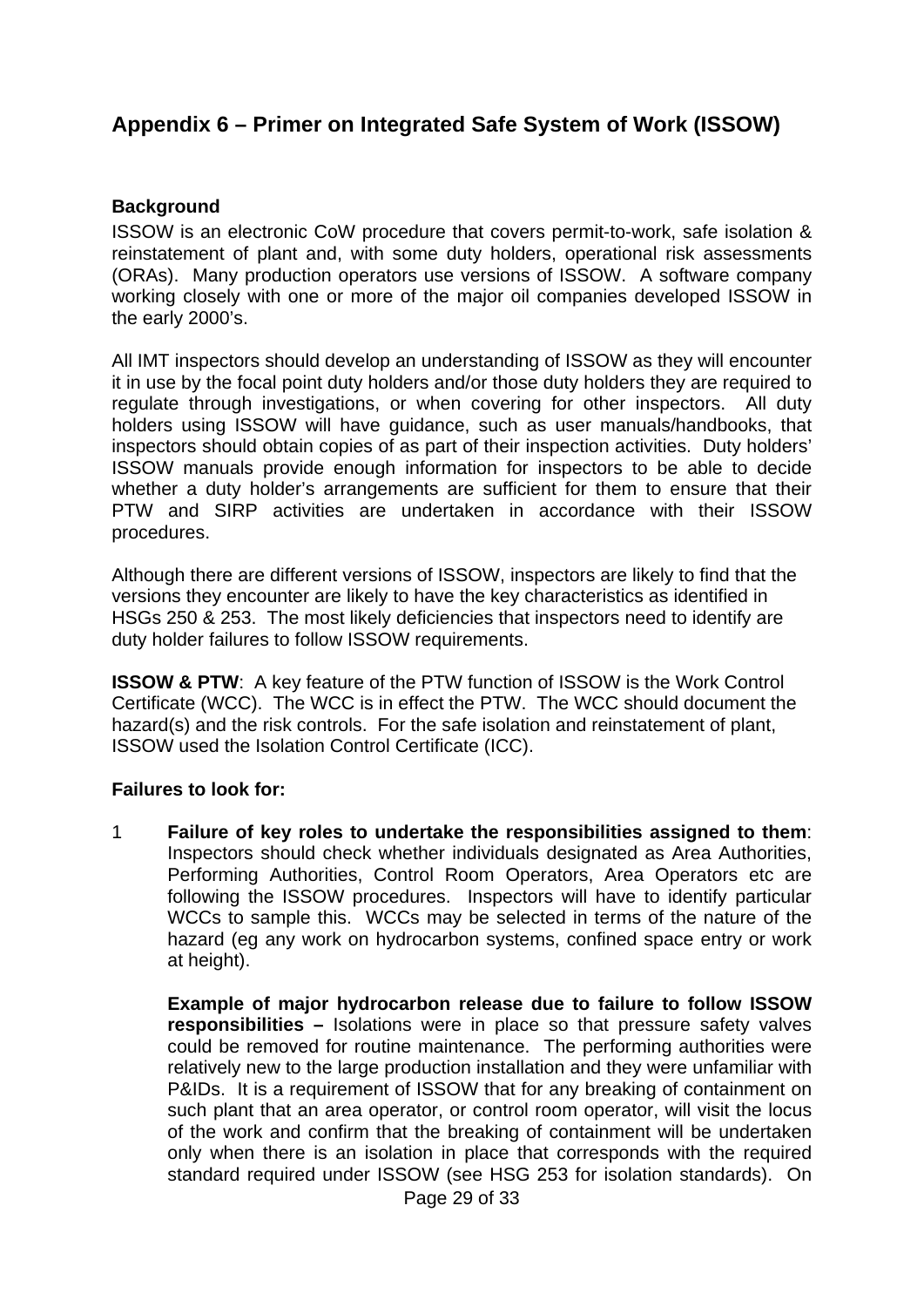this occasion the AO/CRO did not make such a site visit. Instead the performing authority went to the control room and described the location of the PSV that was to be removed next. The CRO agreed that this was one of the isolated valves, but it was not. When the workers had partly undone a flange, has started to escape. They had actually opened up live plant that was part of the flare system. When the gas alarms went off, those in the control room did not understand the reason for the release as there was no permitted work in that area of the installation. They were correct in that conclusion, but that was because the workers had broken containment in the wrong place. The decision was taken to blow-down the plant, which resulted in over 10 tonnes of gas being released through the flange that had wrongly been "broken". HSE investigation revealed that the duty holder's approach to complying with ISSOW's requirement for a CRO/AO to confirm isolation before breaking containment had been relaxed.

2 **Failure to undertake effective WCC monitoring:** All ISSOW systems have an in-built set of questions used for monitoring compliance with the requirements of the procedure. Different members of the duty holder's offshore management team are usually required to do a number of "audits" (ie monitoring exercises) per offshore trip. These integral ISSOW monitoring questions are likely to be compatible with those identified in HSG 250 (and 253). The key deficiencies are that the duty holder monitoring simply becomes a tick-box exercise seeking to confirm compliance rather than identify non-compliance. Even when non-compliance is identified, it may be that the duty holder's approach to investigation is such that individuals are blamed for non-compliance rather than seeking an understanding as to whether there may be systemic reasons why risk controls are not identified, or not followed etc.

The integral ISSOW checklist comprises individual questions with boxes in which to indicate compliance or not. Every few questions, there are dialogue boxes where more meaningful descriptive information can be recorded. Inspectors have encountered situations where the majority such duty holder monitoring exercises find only compliance and do not provide any dialogue.

Reasons for ineffective ISSOW monitoring can include insufficient training for those expected to undertake these activities. Duty holders must understand that not all of their managers will have the correct aptitudes to seek out noncompliance or deficiency. Duty holder KPIs typically record number of "audits" carried out rather than non-compliances found, patterns of noncompliance and systematic learning identified and applied.

Duty holder personnel will be able to show inspectors the records of WCC monitoring. Inspectors should be able to form an opinion on the efficacy of such activity from these records. In order to further inform this opinion, inspectors should ask the duty holder to demonstrate one or two WCC "audits", starting from the selection criteria and then moving onto the preparation for the audit and then the actual site visit. The preparation should enable the inspector to develop an opinion on the risk assessment and the risk control systems that have been identified. Intelligent selection criteria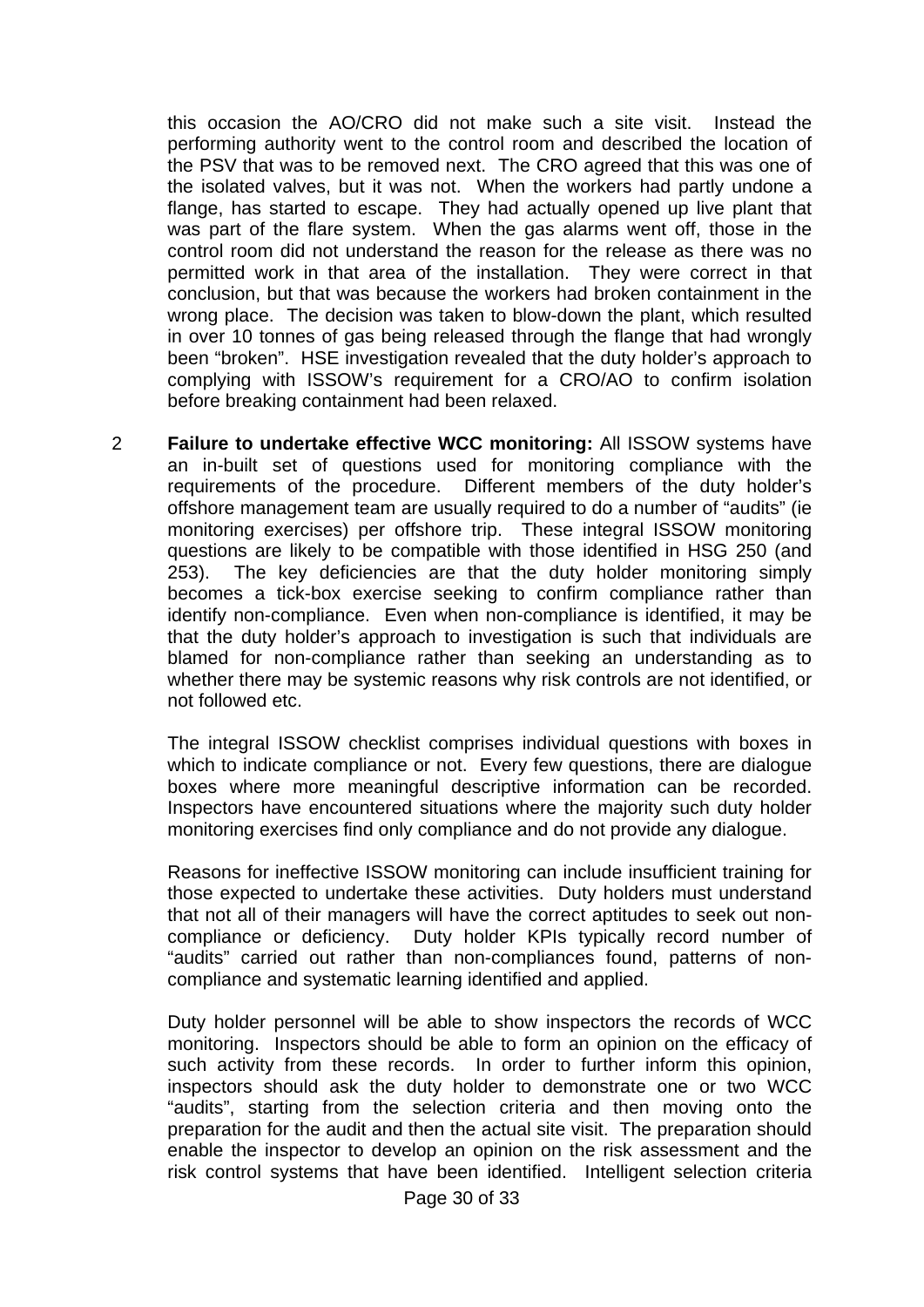could include a concern that the area authority concerned may not be as familiar with the duty holder's CoW procedure as other AAs. An example of this might be a platform drilling AA at a production installation.

The inspector should accompany the duty holder's "auditor" in order to form an opinion of the efficacy of the monitoring process. This will include an assessment of the quality and challenge of the discussions with those undertaking the work. If the duty holder personnel do not identify deficiencies hazard identification; clarity of risk control; information, instruction, training and supervision issues then the inspector should raise these and pursue accordingly. It is not unusual to find that key risk controls have not been identified or, if they have, they are not being used correctly, if at all.

### 3 **Failure of challenge function at "Permit" meeting**

A strength of ISSOW is that it facilitates effective discussion of PTW issues such as potential interaction of one permitted work activity on another. Most importantly, ISSOW's approach to visualising WCCs in relating to their locus means that it should be easy for those at the meeting to identify deficiencies in hazard identification and risk control.

One real-life example of this was a risk control of "good communications". When challenged, the AA advised that this required use of telephone not radio and that those receiving instructions would have repeat them back and explain their understanding.

#### **4 Failure to undertake suitable and sufficient risk assessment**

Some early versions of ISSOW, and some other PTW systems use a risk assessment matrix that does not differentiate between hazards most likely to cause a single person fatality (eg work at height or with electricity, air/water pressure etc) or one that could cause multiple fatalities, such as invasive work on high pressure/high volume hydrocarbon systems. Inspectors should address such fundamental failings by letter at least.

More common failures are those of basic risk assessment where the correct hazards are not identified and so suitable risk controls are unlikely to be implemented.

**Example 1: Hydrocarbon release from well-head** – A duty holder used a PTW to control the risks arising from the topping up of a well annulus with seawater. The major hazard arising from of opening valves up to put water into the well was poorly covered. The activity had the potential to release pressurised hydrocarbons from the well, which could have caused a fire and/or explosion killing those involved in the work. The WCC did mention the use of a positive displacement pump to put the seawater into the well, but this was not done. Instead, the WCC identified that water in the mud pits could be gravity fed into the well-head. It was assumed that the hydrostatic head from the mud-pits being above the well-head would provide enough pressure to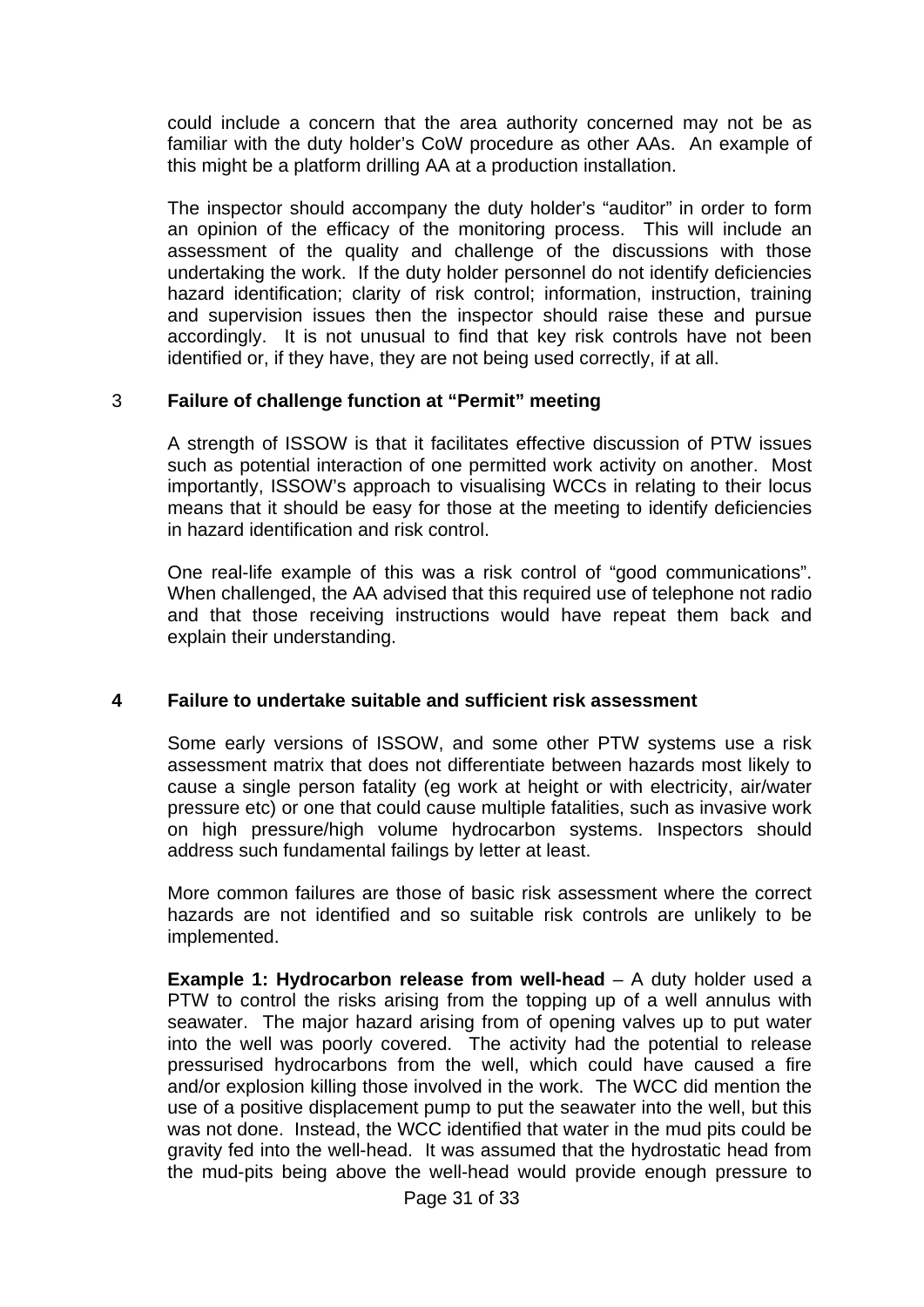overcome the pressure within the well. The pressure gauge used to check the pressure at the well-head and had a scale hundreds of times more than the pressure differential between mud-pit and the well. When the valves were opened, gas flowed from the well and escaped from the mud-pit. This was a simple failure of the risk assessment. Following this WCC did not provide any protection.

**Example 2: WCC used to allow working under a suspended load - A duty** holder produced an ISSOW level 2 risk assessment as required when it was not possible to follow its own lifting procedures. The activity related to using diesel-bunkering hoses on an FPSO. The method required deck crew to work directly beneath the heavy hose and coupling as it was suspended by one of the main cranes for deployment. The duty holder's lifting procedure correctly identified the LOLER requirement for people not to work under suspended loads. Instead of identifying a method of controlling the risk, the WCC used for this activity simply required deck crew to minimise their time under the suspended load. When challenged by an inspector, the duty holder initially modified the method and later changed it completely. This situation represented both a failure of risk assessment and the duty holder's own compliance monitoring.

# **5 Use of risk controls for several trivial hazards on one WCC**

The MAR 10 requirement that work is done in accordance with a permit is intended to ensure sufficient risk control for working with major or significant hazards. The WCC (or any PTW) should emphasise the key hazards, ie what's the worst that could go wrong, and the risk controls, ie what technical or procedural risk controls are needed to prevent that hazard harming people.

Offshore work activities include ones where several or many people could be killed directly or indirectly from a work activity. Such activities include much work on hydrocarbon and ballast systems. Other activities such as work at height, work with electricity, non-hydrocarbon pressure systems, confined space entry, lifting etc could foreseeably result in the death or injury of one or more people. Formal CoW systems such as ISSOW are meant to control the risks from such activities.

One of the features of ISSOW is that it has a list of drop down hazards and risk controls that can be used to populate a WCC. Sometimes those compiling and checking WCCs populate them and do not challenge many trivial hazards such as use of WD40 (risk control = use gloves  $\&$  safety glasses etc) which can swamp the key hazards and risk control in pages of largely irrelevant material that should be covered by site standards. Such bloated and irrelevant WCCs can then be copied from job to job, thus exacerbating this tendency and normalising it.

Some duty holders have modified their ISSOW procedures so that some relatively routine and low hazard activities now fall outside ISSOW